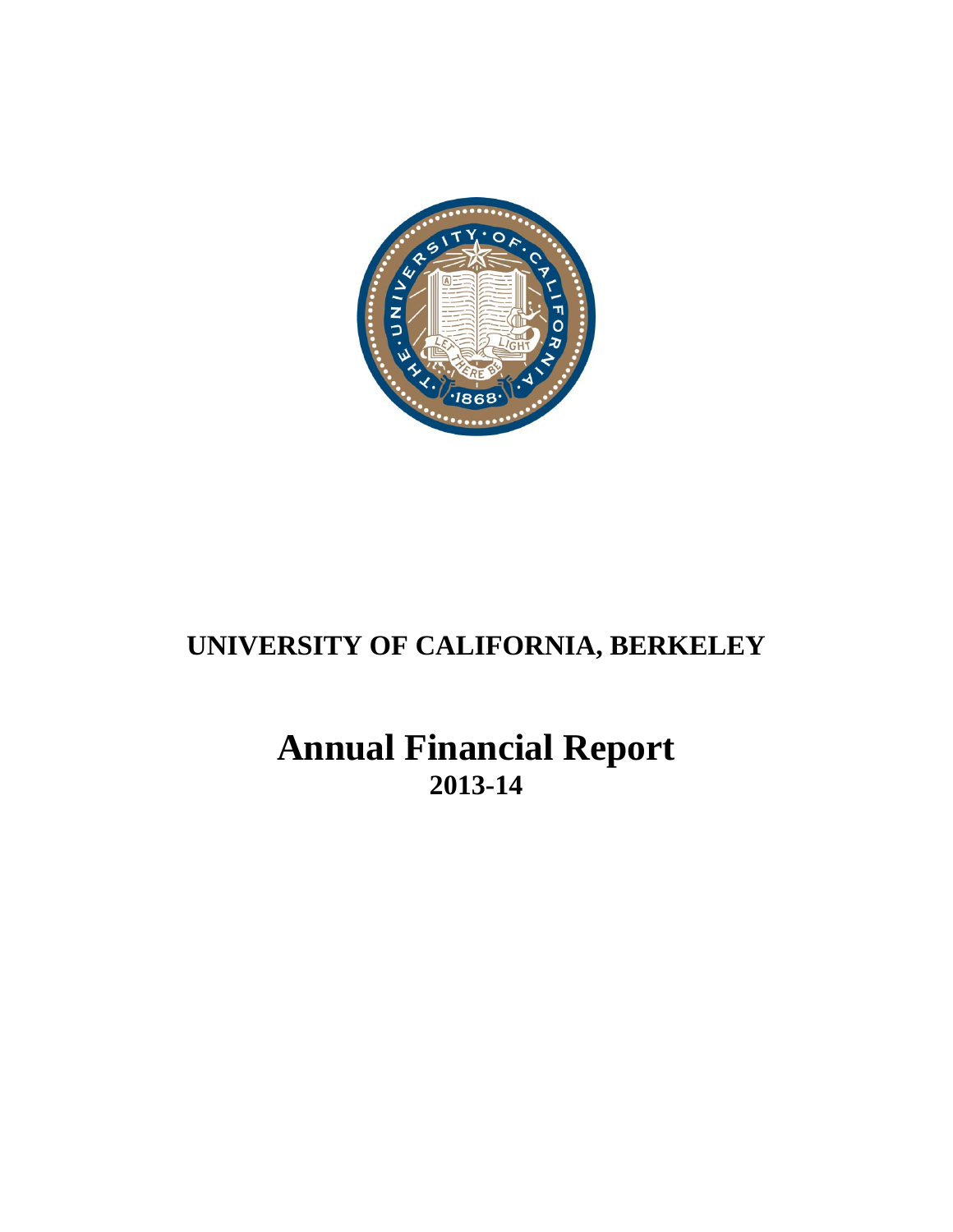# **STATEMENTS OF NET POSITION** (unaudited)

| At June 30, 2014 (In Thousands of Dollars)                                            |    | CAMPUS <sup>*</sup> |    | <b>FOUNDATION</b> |  |
|---------------------------------------------------------------------------------------|----|---------------------|----|-------------------|--|
| <b>ASSETS</b>                                                                         |    |                     |    |                   |  |
| Cash                                                                                  | \$ | 1,980               | \$ | 1,704             |  |
| Short-term investments                                                                |    | 494,860             |    | 65,676            |  |
| Investments held by trustees                                                          |    | 2,409               |    |                   |  |
| Accounts receivable, net                                                              |    | 177,336             |    |                   |  |
| Pledges receivable, net                                                               |    | 5,674               |    | 25,651            |  |
| Current portion of notes and mortgages receivable, net                                |    | 4,830               |    |                   |  |
| Inventories                                                                           |    | 4,533               |    |                   |  |
| Other current assets                                                                  |    | 8,019               |    | 2,946             |  |
| <b>Current assets</b>                                                                 |    | 699,641             |    | 95,977            |  |
| Investments                                                                           |    | 2,370,049           |    | 1,661,018         |  |
| Investments-TRIP                                                                      |    | 1,004,451           |    |                   |  |
| Investments held by trustees                                                          |    | 31,218              |    |                   |  |
| Pledges receivable, net                                                               |    | 19,778              |    | 104,230           |  |
| Notes and mortgages receivables, net                                                  |    | 25,287              |    |                   |  |
| Capital assets, net                                                                   |    | 3,746,187           |    |                   |  |
| Other noncurrent assets                                                               |    |                     |    | 1,806             |  |
| <b>Noncurrent assets</b>                                                              |    | 7,196,970           |    | 1,767,054         |  |
| <b>Total assets</b>                                                                   |    | 7,896,611           |    | 1,863,031         |  |
| <b>DEFERRED OUTFLOWS OF RESOURCES</b>                                                 |    | 369,529             |    |                   |  |
| <b>LIABILITIES</b>                                                                    |    |                     |    |                   |  |
| Accounts payable                                                                      |    | 114,549             |    | 594               |  |
| <b>Accrued salaries</b>                                                               |    | 100,953             |    |                   |  |
| Employee benefits                                                                     |    | 25,745              |    |                   |  |
| Unearned revenue                                                                      |    | 176,319             |    |                   |  |
| Commercial paper                                                                      |    | 67,793              |    |                   |  |
| Current portion of long-term debt                                                     |    | 99,232              |    |                   |  |
| Funds held for others                                                                 |    | 1,414               |    | 15,229            |  |
| Other current liabilities                                                             |    | 102,752             |    |                   |  |
| <b>Current liabilities</b>                                                            |    | 688,757             |    | 15,823            |  |
| Federal refundable loans                                                              |    | 23,193              |    |                   |  |
| Obligations under life income agreements                                              |    |                     |    | 77,200            |  |
| Long-term debt                                                                        |    | 2,155,079           |    |                   |  |
| Pension obligations                                                                   |    | 833,793             |    |                   |  |
| Obligations for retiree health benefits                                               |    | 754,145             |    |                   |  |
| Other noncurrent liabilities                                                          |    | 38,841              |    |                   |  |
| <b>Noncurrent liabilities</b>                                                         |    | 3,805,051           |    | 77,200            |  |
| <b>Total liabilities</b>                                                              |    | 4,493,808           |    | 93,023            |  |
| DEFERRED INFLOWS OF RESOURCES                                                         |    | 594,418             |    |                   |  |
| <b>NET POSITION</b>                                                                   |    |                     |    |                   |  |
| Net investment in capital assets                                                      |    | 1,508,704           |    |                   |  |
| Restricted:                                                                           |    |                     |    |                   |  |
| Nonexpendable: Endowments and gifts                                                   |    | 409,239             |    | 886,952           |  |
| Expendable: Endowments and gifts                                                      |    | 2,323,431           |    | 883,009           |  |
| Expendable: Other, including debt service, loans, capital projects and appropriations |    | 46,284              |    |                   |  |
| Unrestricted                                                                          |    | (1, 109, 744)       |    | 47                |  |
| <b>Total net position</b>                                                             | \$ | 3,177,914           | \$ | 1,770,008         |  |

\* See accompanying Notes to Financial Statements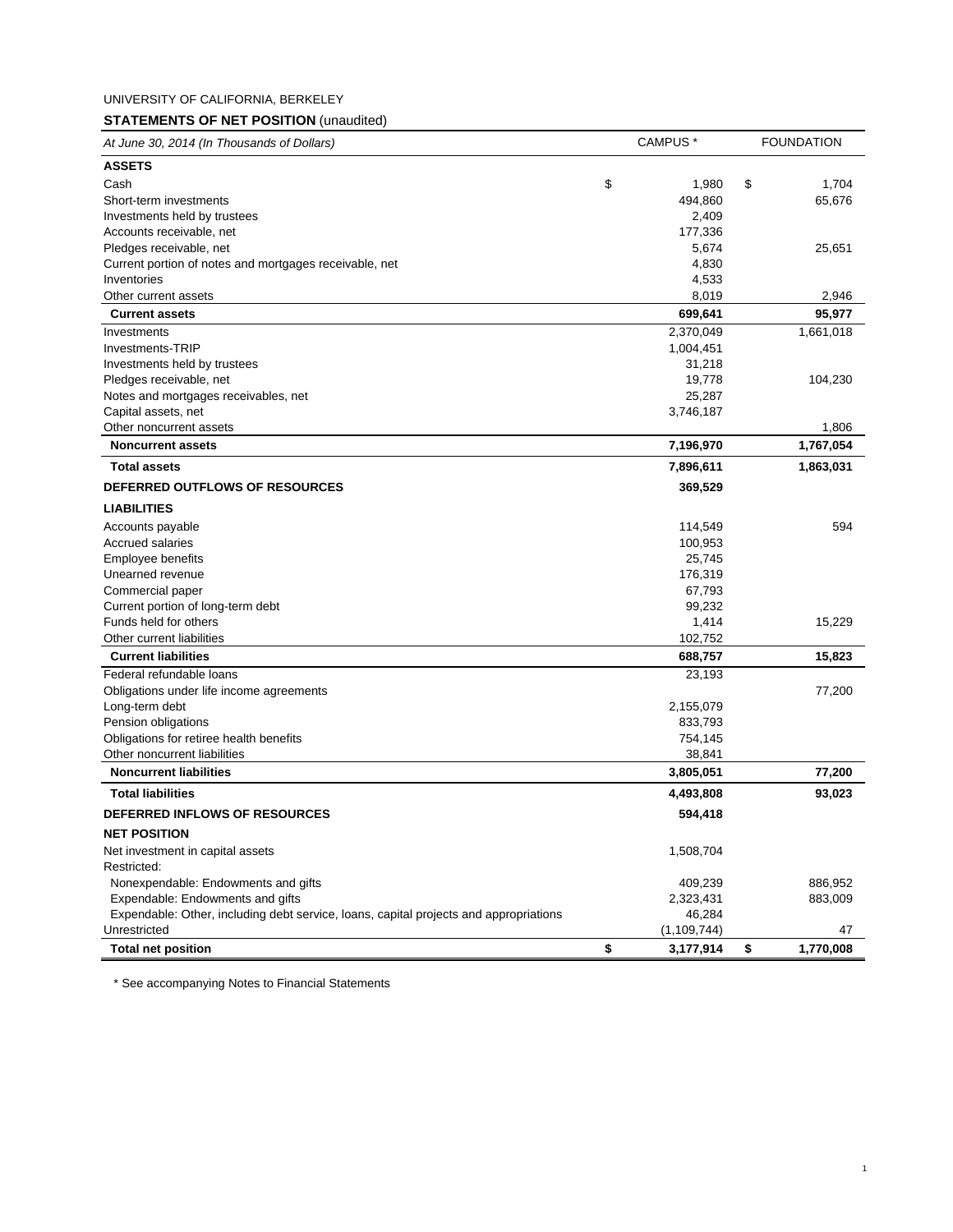# **STATEMENTS OF REVENUES, EXPENSES AND CHANGES IN NET POSITION** (unaudited)

| Year Ended June 30, 2014 (In Thousands of Dollars)                 | CAMPUS <sup>*</sup> |                    | <b>FOUNDATION</b> |           |
|--------------------------------------------------------------------|---------------------|--------------------|-------------------|-----------|
| <b>OPERATING REVENUES</b>                                          |                     |                    |                   |           |
| Student tuition and fees, net                                      | \$                  | 691,267            |                   |           |
| Grants and contracts, net:                                         |                     |                    |                   |           |
| Federal                                                            |                     | 373,625            |                   |           |
| <b>State</b>                                                       |                     | 92,866             |                   |           |
| Private                                                            |                     | 188,325            |                   |           |
| Local                                                              |                     | 7,338              |                   |           |
| Educational activities, net                                        |                     | 81,315             |                   |           |
| Auxiliary enterprises, net                                         |                     | 175,209            |                   |           |
| Campus foundation private gifts                                    |                     |                    | \$                | 109,525   |
| Other operating revenues, net                                      |                     | 82,260             |                   | 3,482     |
| <b>Total operating revenues</b>                                    |                     | 1,692,205          |                   | 113,007   |
| <b>OPERATING EXPENSES</b>                                          |                     |                    |                   |           |
| Salaries and wages                                                 |                     | 1,105,063          |                   |           |
| Pension benefits                                                   |                     | 130,793            |                   |           |
| Retiree health benefits                                            |                     | 105,275            |                   |           |
| Other employee benefits                                            |                     | 256,447            |                   |           |
| Supplies and materials<br>Depreciation and amortization            |                     | 166,153<br>192,914 |                   |           |
| Scholarships and fellowships                                       |                     | 131,911            |                   |           |
| <b>Utilities</b>                                                   |                     | 38,563             |                   |           |
| Campus foundation grants                                           |                     |                    |                   | 136,320   |
| Other operating expenses                                           |                     | 429,940            |                   | 5,948     |
| <b>Total operating expenses</b>                                    |                     | 2,557,059          |                   | 142,268   |
| <b>Operating loss</b>                                              |                     | (864, 854)         |                   | (29, 261) |
| <b>NONOPERATING REVENUES (EXPENSES)</b>                            |                     |                    |                   |           |
|                                                                    |                     |                    |                   |           |
| State educational appropriations<br>State financing appropriations |                     | 318,500<br>12,082  |                   |           |
| Build America Bonds federal interest subsidies                     |                     | 9,670              |                   |           |
| <b>Federal Pell grants</b>                                         |                     | 38,988             |                   |           |
| Private gifts, net                                                 |                     | 184,112            |                   |           |
| Investment income:                                                 |                     |                    |                   |           |
| Short-Term Investment Pool and other, net                          |                     | 27,856             |                   |           |
| Endowment, net                                                     |                     | 22,874             |                   |           |
| Campus foundation                                                  |                     |                    |                   | 5,272     |
| Net appreciation in fair value of investments                      |                     | 394,623            |                   | 179,425   |
| Adjustment to gift annuities and trust liabilities                 |                     |                    |                   | 16,501    |
| Interest expense                                                   |                     | (80,028)           |                   |           |
| Other nonoperating revenues, net                                   |                     | 3,384              |                   |           |
| Net nonoperating revenues                                          |                     | 932,061            |                   | 201,198   |
| Income before other changes in net position                        |                     | 67,207             |                   | 171,937   |
| OTHER CHANGES IN NET POSITION                                      |                     |                    |                   |           |
| Capital gifts and grants, net                                      |                     | 36,091             |                   |           |
| State capital appropriations                                       |                     | 152                |                   |           |
| Permanent endowments                                               |                     |                    |                   | 89,467    |
| Other changes                                                      |                     | 81,483             |                   |           |
| Increase in net position                                           |                     | 184,933            |                   | 261,404   |
| <b>NET POSITION</b>                                                |                     |                    |                   |           |
| Beginning of year, as previously reported                          |                     | 3,689,097          |                   | 1,508,604 |
| Cumulative effect of change in accounting treatment                |                     | (696, 116)         |                   |           |
| Beginning of year, as restated                                     |                     | 2,992,981          |                   | 1,508,604 |
| End of year                                                        | \$                  | 3,177,914          | \$                | 1,770,008 |

\* See accompanying Notes to Financial Statements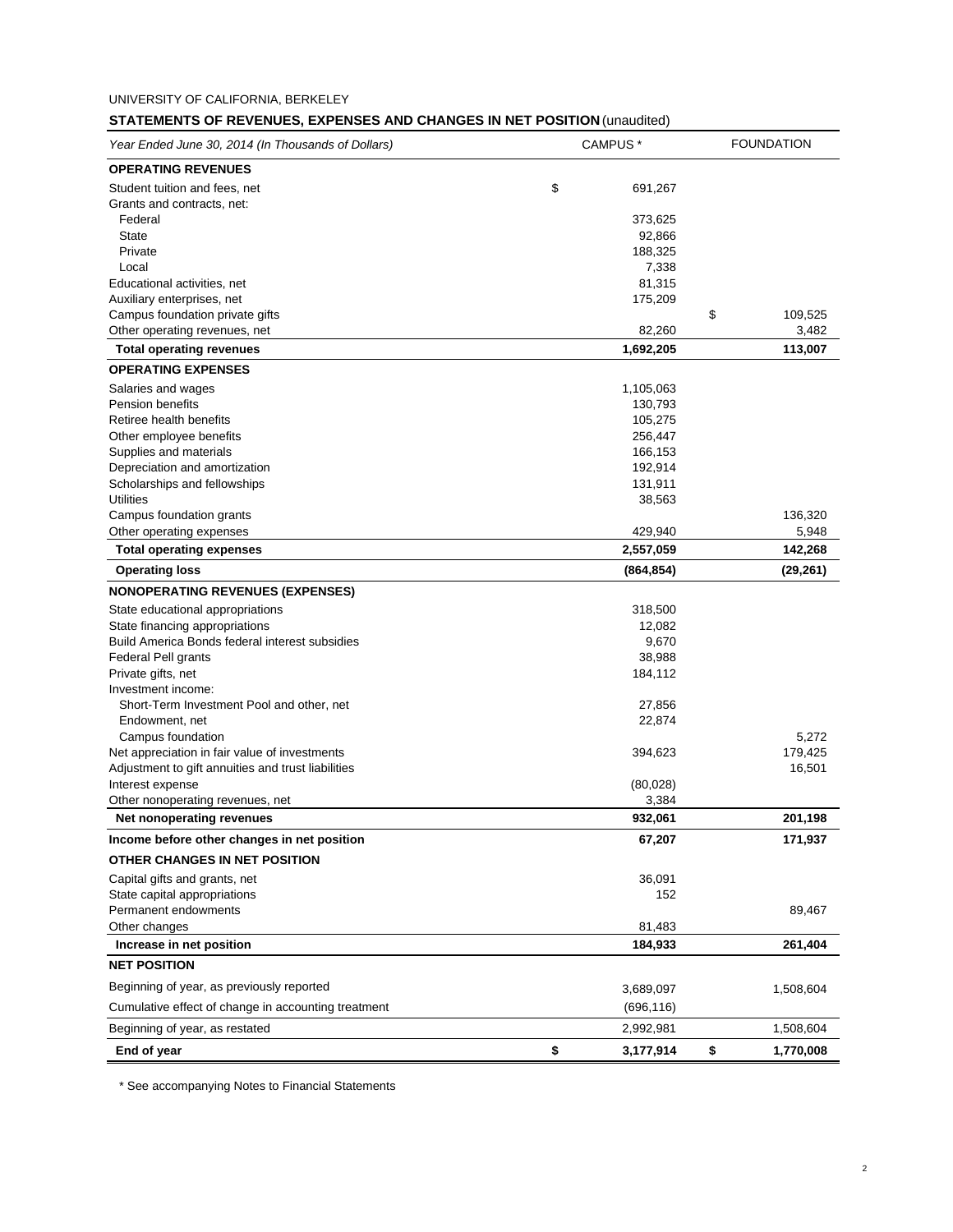UNIVERSITY OF CALIFORNIA, BERKELEY **STATEMENTS OF CASH FLOWS** (unaudited)

| Year Ended June 30, 2014 (In Thousands of Dollars)                                                       | CAMPUS <sup>*</sup> | <b>FOUNDATION</b> |
|----------------------------------------------------------------------------------------------------------|---------------------|-------------------|
| <b>CASH FLOWS FROM OPERATING ACTIVITIES</b>                                                              |                     |                   |
| Student tuition and fees                                                                                 | \$<br>688,107       |                   |
| Grants and contracts                                                                                     | 666,373             |                   |
| <b>Educational activities</b>                                                                            | 81,538              |                   |
| Auxiliary enterprises                                                                                    | 171,042             |                   |
| Collection of loans from students and employees                                                          | 8,184               |                   |
| Campus foundation private gifts                                                                          |                     | \$<br>103,537     |
| Payments to employees                                                                                    | (1, 101, 297)       |                   |
| Payments to suppliers and utilities                                                                      | (601, 346)          | (5,960)           |
| Payments for pension benefits                                                                            | (104, 042)          |                   |
| Payments for retiree health benefits                                                                     | (27, 381)           |                   |
| Payments for other employee benefits                                                                     | (255, 470)          |                   |
| Payments for scholarships and fellowships                                                                | (131,716)           |                   |
| Loans issued to students and employees                                                                   | (7, 498)            |                   |
| Payments to campus and beneficiaries                                                                     |                     | (144, 282)        |
| Other receipts                                                                                           | 82,860              | 6,045             |
| Net cash used by operating activities                                                                    | (530, 646)          | (40,660)          |
| <b>CASH FLOWS FROM NONCAPITAL FINANCING ACTIVITIES</b>                                                   |                     |                   |
| State educational appropriations                                                                         | 318,722             |                   |
| <b>Federal Pell grants</b>                                                                               | 38,782              |                   |
| Gifts received for other than capital purposes:                                                          |                     |                   |
| Private gifts for endowment purposes                                                                     |                     | 78,311            |
| Other private gifts                                                                                      | 197,944             |                   |
| Student direct lending receipts                                                                          | 134,663             |                   |
| Student direct lending payments                                                                          | (134, 663)          |                   |
| Other receipts                                                                                           | 61,770              |                   |
| Net cash provided by noncapital financing activities                                                     | 617,218             | 78,311            |
| <b>CASH FLOWS FROM CAPITAL AND RELATED FINANCING ACTIVITIES</b>                                          |                     |                   |
| State capital appropriations                                                                             | (516)               |                   |
| State financing appropriations                                                                           | 7,849               |                   |
| Build America Bonds federal interest subsidies                                                           | 9,766               |                   |
| Capital gifts and grants                                                                                 | 25,261              |                   |
| Proceeds from debt issuance                                                                              | 317,113             |                   |
| Proceeds from the sale of capital assets                                                                 | 133                 |                   |
| Purchase of capital assets                                                                               | (481, 425)          |                   |
| Refinancing or prepayment of outstanding debt                                                            | (3,537)             |                   |
| Scheduled principal paid on debt and capital leases                                                      | (16, 349)           |                   |
| Interest paid on debt and capital leases                                                                 | (79, 854)           |                   |
| Net cash used by capital and related financing activities<br><b>CASH FLOWS FROM INVESTING ACTIVITIES</b> | (221,559)           |                   |
| Purchases of investments, net of proceeds from sales and maturities of investments                       | (329, 037)          |                   |
|                                                                                                          | 35,479              | (38,690)          |
| Investment income, net of investment expenses<br>Net cash used by investing activities                   | (293, 558)          | (38, 690)         |
| Net decrease in cash and cash equivalents                                                                | (428, 545)          | (1,039)           |
|                                                                                                          |                     |                   |
| Cash and cash equivalents, beginning of year                                                             | 925,385             | 2,743             |
| Cash and cash equivalents, end of year                                                                   | \$<br>496,840       | \$<br>1,704       |

\* See accompanying Notes to Financial Statements

÷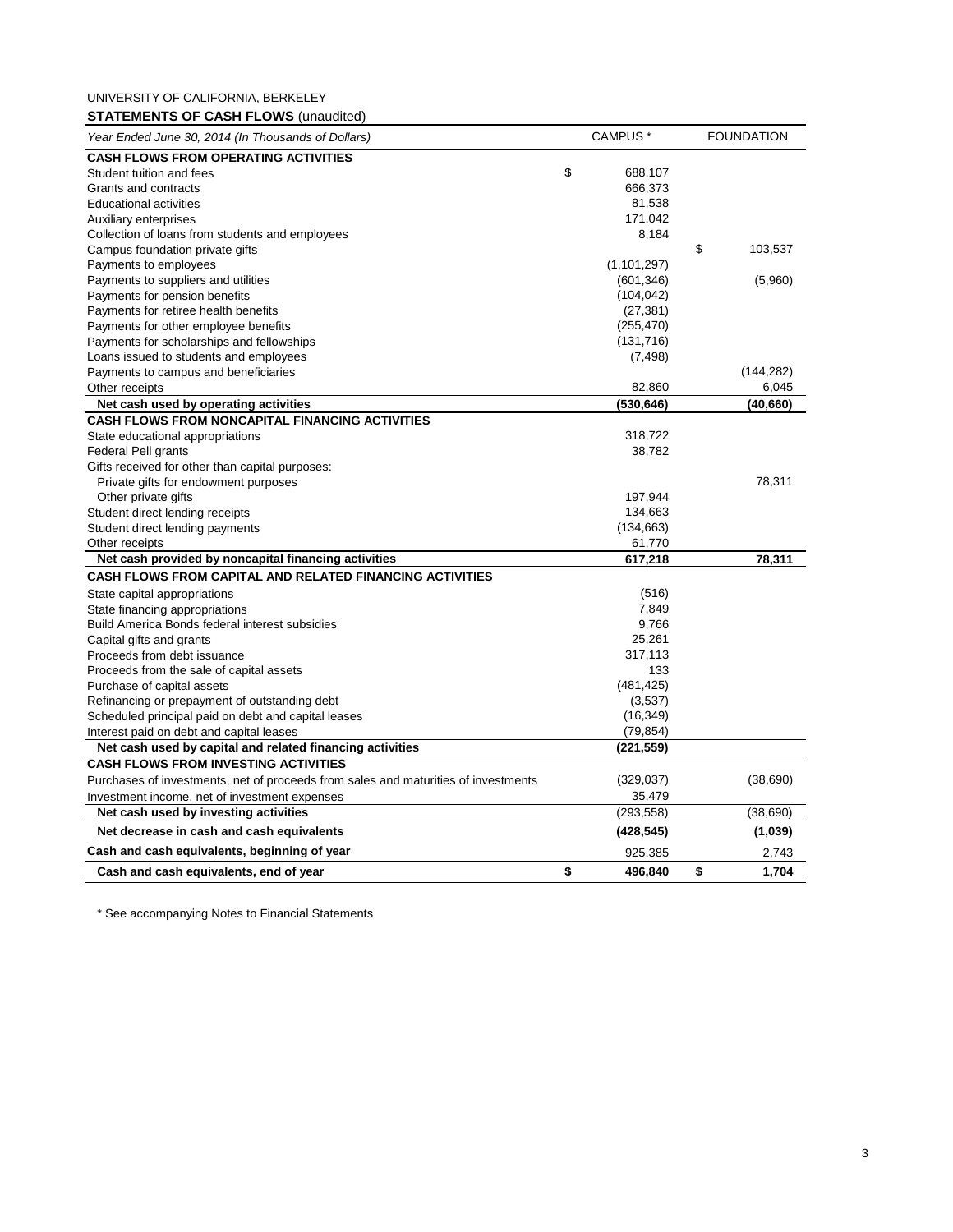# **STATEMENTS OF CASH FLOWS** (continued)

| Year Ended June 30, 2014 (In Thousands of Dollars)                                |    | CAMPUS <sup>*</sup> | <b>FOUNDATION</b> |           |  |
|-----------------------------------------------------------------------------------|----|---------------------|-------------------|-----------|--|
| <b>RECONCILIATION OF OPERATING LOSS TO NET CASH</b>                               |    |                     |                   |           |  |
| <b>USED BY OPERATING ACTIVITIES</b>                                               |    |                     |                   |           |  |
| Operating loss                                                                    | \$ | (864, 854)          | \$                | (29, 261) |  |
| Adjustments to reconcile operating loss to net cash used by operating activities: |    |                     |                   |           |  |
| Depreciation and amortization expense                                             |    | 192,914             |                   |           |  |
| Noncash gifts                                                                     |    |                     |                   | (9,747)   |  |
| Allowance for doubtful accounts                                                   |    | 274                 |                   | 839       |  |
| Change in assets and liabilities:                                                 |    |                     |                   |           |  |
| Receivables                                                                       |    | (1,214)             |                   | 9,973     |  |
| Investments held by trustees                                                      |    | (978)               |                   |           |  |
| Inventories                                                                       |    | 540                 |                   |           |  |
| Other assets                                                                      |    | (5, 476)            |                   | 77        |  |
| Accounts payable                                                                  |    | 7,835               |                   | 309       |  |
| Accrued salaries                                                                  |    | 2,537               |                   |           |  |
| <b>Employee benefits</b>                                                          |    | 4,158               |                   |           |  |
| Unearned revenue                                                                  |    | 3,549               |                   | (737)     |  |
| Pension obligations                                                               |    | 24,975              |                   |           |  |
| Obligations for retiree health benefits                                           |    | 77,894              |                   |           |  |
| Other liabilities                                                                 |    | 27,200              |                   | (12, 113) |  |
| Net cash used by operating activities                                             | \$ | (530, 646)          | \$                | (40, 660) |  |
| SUPPLEMENTAL NONCASH ACTIVITIES INFORMATION                                       |    |                     |                   |           |  |
| Capital assets acquired through capital leases                                    | \$ | 1,390               |                   |           |  |
| Capital assets acquired with a liability at year-end                              |    | 24,008              |                   |           |  |
| Gifts of capital assets                                                           |    | 5,592               |                   |           |  |
| Other noncash gifts (contributions of securities)                                 |    |                     | \$                | 18,548    |  |
| Debt service for, or refinancing of, lease revenue bonds:                         |    |                     |                   |           |  |
| Principal paid                                                                    |    | (123, 710)          |                   |           |  |
| Interest paid                                                                     |    | (1,626)             |                   |           |  |
| Proceeds from general revenue bonds used to refinance lease revenue bonds         |    | 121,330             |                   |           |  |

\* See accompanying Notes to Financial Statements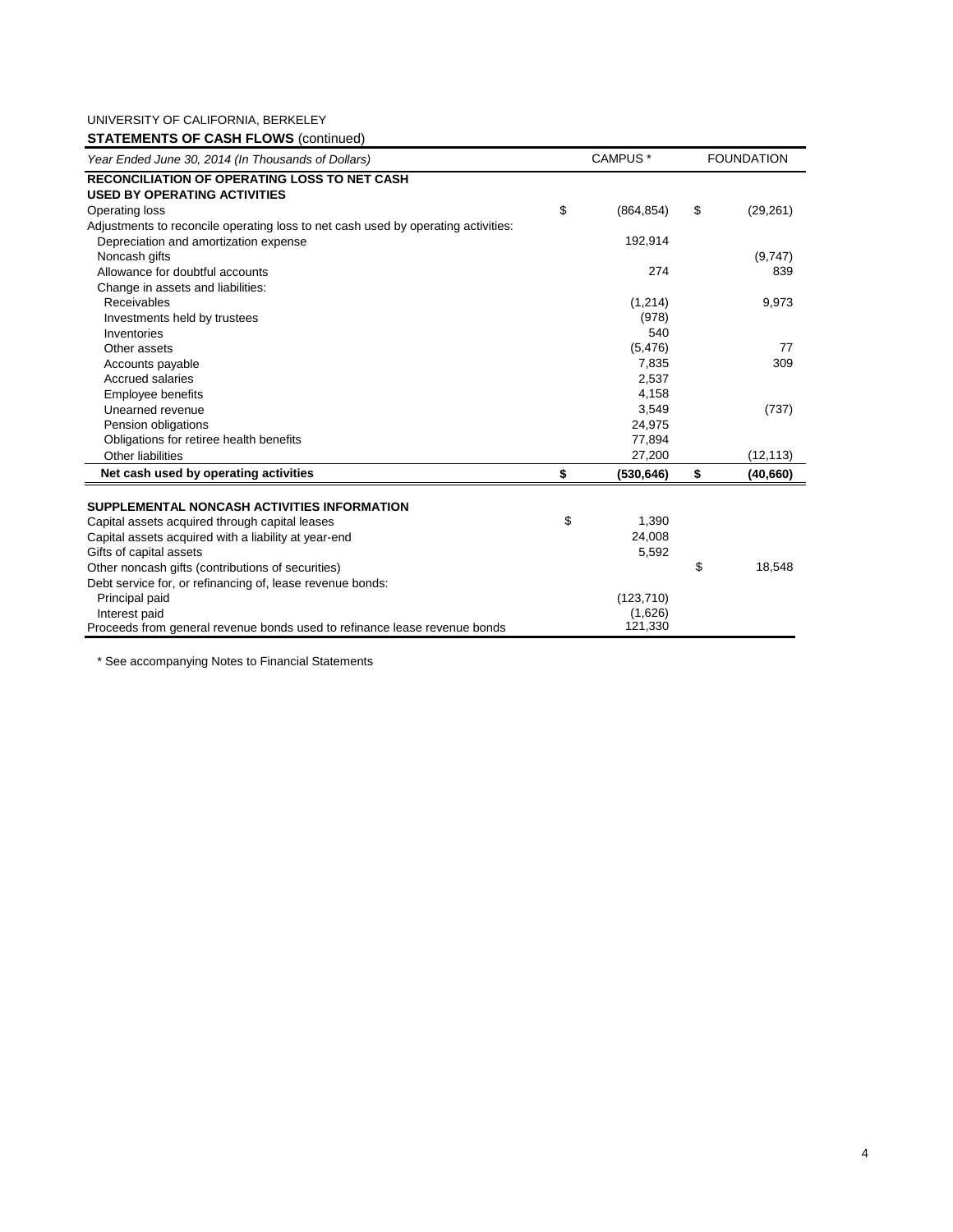## **ORGANIZATION**

Founded in 1868, the University of California, Berkeley (Berkeley) is the original campus of the University of California (UC). UC is a public, state-supported institution administered by the corporation, "The Regents of the University of California" (The Regents). The Regents is vested with full powers of organization and government, subject only to such legislative control necessary to ensure the security of its funds and compliance with certain statutory and administrative requirements. The majority of the 26 members of The Regents are appointed by the governor and approved by the State Senate. Various Berkeley programs and capital outlay projects are funded through appropriations from the state's annual Budget Act. Berkeley is subject to the bylaws, standing orders and policies established by The Regents and the Office of the President, the executive head of UC.

## **FINANCIAL REPORTING ENTITY**

Berkeley's financial statements include the accounts of the campus. Accounts for separate, but related organizations, such as the Berkeley Education Alliance for Research in Singapore Limited, associated student organizations, and booster and alumni organizations are not included in the reporting entity because Berkeley does not have fiduciary responsibility for these organizations or the organizations' balances and activities are insignificant compared to Berkeley's amounts.

The University of California, Berkeley Foundation (the "Foundation") is a legally separate not-for-profit organization dedicated to providing to Berkeley the financial benefits generated from its fundraising efforts and investment earnings. The financial data of the Foundation is presented discretely in Berkeley's financial statements because of the nature and significance of their relationship with the Berkeley campus, including its ongoing financial support of the campus. However, the Notes to Financial Statements focus only on the campus. Information relating to the Berkeley Foundation can be found in its separately issued financial statements.

## **SIGNIFICANT ACCOUNTING POLICIES**

Berkeley's financial statements have been prepared in accordance with accounting principles generally accepted in the United States of America using the economic resources measurement focus and the accrual basis of accounting. Berkeley follows accounting principles issued by the Governmental Accounting Standards Board (GASB).

In March 2012, the GASB issued Statement No. 65, *Items Previously Reported as Assets and Liabilities,* effective for Berkeley's fiscal year beginning July 1, 2013. This Statement reclassifies, as deferred outflows of resources or deferred inflows of resources, certain items that were previously reported as assets and liabilities and recognizes, as expenses, certain items that were previously reported as assets and liabilities.

In March 2012, the GASB issued Statement No. 66, *Technical Corrections – 2012 – An Amendment of GASB Statements No. 10 and No. 62*, effective for Berkeley's fiscal year beginning July 1, 2013. This Statement resolves conflicting guidance that resulted from the issuance of two pronouncements, Statements No. 54, *Fund Balance Reporting and Governmental Fund Type Definitions*, and No. 62, *Codification of Accounting and Financial Reporting Guidance Contained in Pre-November 30, 1989 FASB and AICPA Pronouncements.*

In June 2012, the GASB issued Statement No. 67, *Financial Reporting for Pension Plans*, effective for Berkeley's fiscal year beginning July 1, 2013. This Statement revises existing standards for financial reporting for pension plans by changing the approach to measuring the net pension liability. The net pension liability is measured as the total pension liability, less the amount of the pension plan's fiduciary net position. The total pension liability is determined based upon discounting projected benefit payments based on the benefit terms and legal agreements existing at the pension plan's fiscal year end. Projected benefit payments are required to be discounted using a single rate that reflects the expected rate of return on investments, to the extent that plan assets are available to pay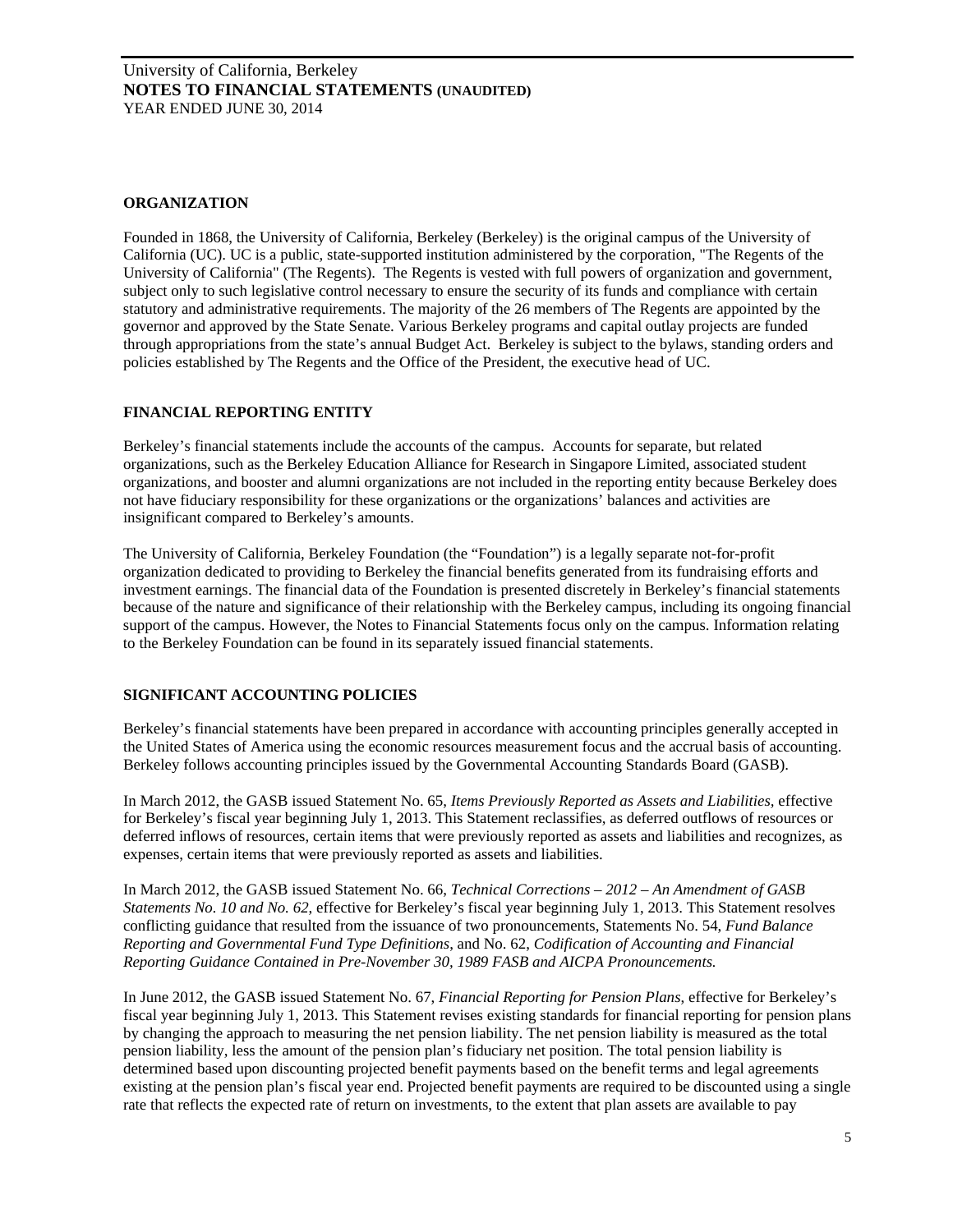benefits, and a tax-exempt, high-quality municipal bond rate when plan assets are not available. Statement No. 67 affects the information presented in the footnotes to the financial statements and required supplementary information for UCRP.

In June 2012, the GASB issued Statement No. 68, *Accounting and Financial Reporting for Pensions*, effective for Berkeley's fiscal year beginning July 1, 2014. UC has elected to early implement this Statement, effective July 1, 2013, affecting Berkeley's financial statements. This Statement revises existing standards for employer financial statements relating to measuring and reporting pension liabilities for pension plans provided by the University to its employees. This Statement requires recognition of a liability equal to the net pension liability, which is measured as the total pension liability, less the amount of the pension plan's fiduciary net position. The total pension liability is determined based upon discounting projected benefit payments based on the benefit terms and legal agreements existing at the pension plan's fiscal year end. Projected benefit payments are required to be discounted using a single rate that reflects the expected rate of return on investments, to the extent that plan assets are available to pay benefits, and a tax-exempt, high-quality municipal bond rate when plan assets are not available. This Statement requires that most changes in the net pension liability be included in pension expense in the period of the change.

In January 2013, the GASB issued Statement No. 69*, Government Combinations and Disposals of Government Operations*, effective for Berkeley's fiscal year beginning July 1, 2014. This Statement establishes standards for accounting and financial reporting of government combinations and disposals of government operations. Government combinations include mergers, acquisitions and transfers of operations of government or nongovernment entities to a continuing government. The Statement includes guidance for measuring the assets and liabilities that are acquired in a combination, either with or without consideration. The provisions of this Statement are applicable on a prospective basis to combinations that occur after the effective date.

In April 2013, the GASB issued Statement No. 70, *Accounting and Financial Reporting for Nonexchange Financial Guarantees*, effective for Berkeley's fiscal year beginning July 1, 2013. This Statement establishes standards for recording a liability when a government extends a nonexchange financial guarantee for the obligations of another government, a not-for-profit organization, a private entity or an individual without receiving equal or nearly equal value in exchange. As part of the nonexchange financial guarantee, the government commits to indemnify the holder of the obligation if the entity or individual that issued the obligation does not fulfill its payment requirements. This standard requires the government that extends a nonexchange financial guarantee to record a liability when qualitative factors and historical data indicate that it is more likely than not that the government will be required to make a payment on the guarantee.

In November 2013, the GASB issued Statement No. 71, *Pension Transition for Contributions Made Subsequent to the Measurement Date*, effective for Berkeley concurrently with the implementation of GASB Statement No. 68. This Statement addresses an issue in Statement No. 68 concerning transition provisions related to certain pension contributions made to defined benefit pension plans prior to the implementation of that Statement by employers and nonemployer contributing entities.

Implementation of Statements Nos. 66, 67, 69, 70 and 71 had no effect on Berkeley's beginning net position. The adoption of Statements Nos. 65 and 68 did not result in any adjustments to the financial statements for the discretely presented Foundation. To implement Statement No. 65, Berkeley reclassified losses on debt refundings to deferred outflows of resources and wrote-off unamortized bond issuance costs as of July 1, 2013. To implement Statement No. 68, Berkeley recorded its share of the net pension liabilities for UC's defined benefit plans.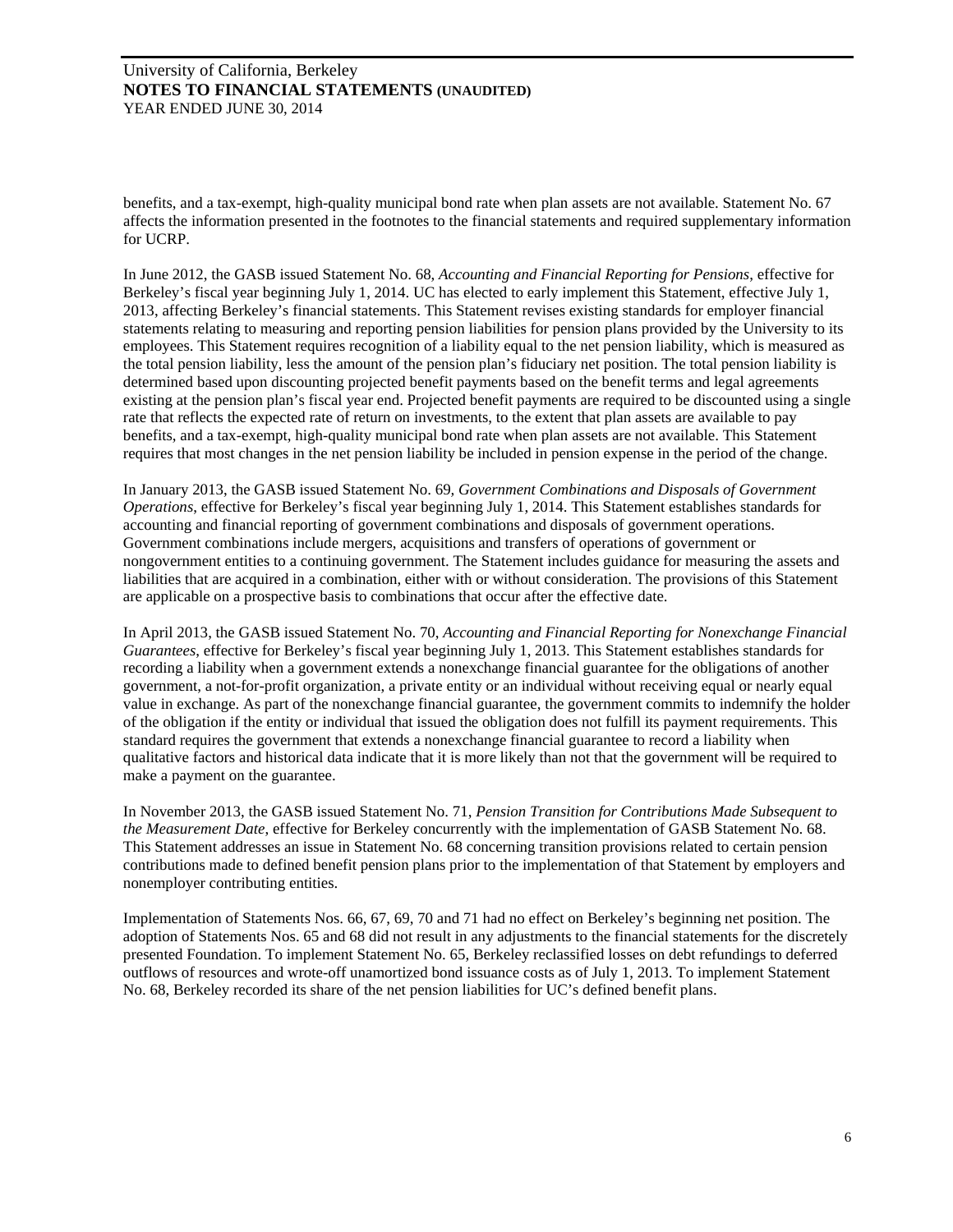Also, in 2014, Berkeley changed its accounting treatment on its share of UC's Total Return Investment Pool (TRIP). Berkeley reclassified TRIP from cash and cash equivalents to noncurrent investments in the statement of net position and recognized the net appreciation in fair value of investment associated with TRIP.

The impact on Berkeley's net position as of June 30, 2013 of adopting GASB Statements Nos. 65 and 68, and the change in reporting of TRIP, was as follows:

| (in thousands of dollars)             | Year Ended June 30, 2013 |            |  |
|---------------------------------------|--------------------------|------------|--|
| Cumulative effect on net position of: |                          |            |  |
| Adoption of Statement No. 65          | S                        | (503)      |  |
| Adoption of Statement No. 68          |                          | (775, 463) |  |
| Change in reporting of TRIP           |                          | 79.850     |  |
| Total                                 | S                        | (696.116)  |  |

The significant accounting policies of Berkeley are as follows:

## **Cash and cash equivalents**

Berkeley considers all balances in demand deposit accounts to be cash. Berkeley classifies all other highly liquid cash equivalents with original maturities less than one year as short-term investments.

#### **Investments**

Investments are at fair value. Determination of fair value varies based on the investment type. Investment transactions are recorded on the date the securities are purchased or sold (trade date). Realized gains or losses are recorded as the difference between the proceeds from the sale and the average cost of the investment sold. Dividend income is recorded on the ex-dividend date and interest income is accrued as earned.

#### **Accounts receivable, net**

Accounts receivable, net of allowance for uncollectible amounts, includes reimbursements due from state and federal sponsors of externally funded research, local government and private grants and contracts, educational activities and amounts due from students, employees and faculty for services.

#### **Pledges receivable, net**

Unconditional pledges of private gifts to Berkeley in the future, net of allowance for uncollectible amounts, are recorded as pledges receivable and revenue in the year promised at the present value of expected cash flows. Conditional pledges, including all pledges of endowments and intentions to pledge, are recognized as receivables and revenues when the specified conditions are met. Berkeley recognizes contribution revenue when all eligibility requirements have been met.

#### **Notes and mortgages receivable, net**

Loans to students, net of allowance for uncollectible amounts, are provided from federal student loan programs and from other sources. Home mortgage loans, primarily to faculty, are provided from UC's Short Term Investment Pool and from other UC sources. Mortgage loans are classified as mortgages receivable in the statement of net position.

## **Inventories**

Inventories, consisting primarily of supplies and merchandise for resale, are valued at cost, typically determined under the weighted average method, which is not in excess of net realizable value.

#### **Capital assets, net**

Land, infrastructure, buildings and improvements, intangible assets, equipment, libraries and collections, and special collections are recorded at cost at the date of acquisition or estimated fair value at the date of donation in the case of gifts. Estimates of fair value involve assumptions and estimation methods that are uncertain, and, therefore, the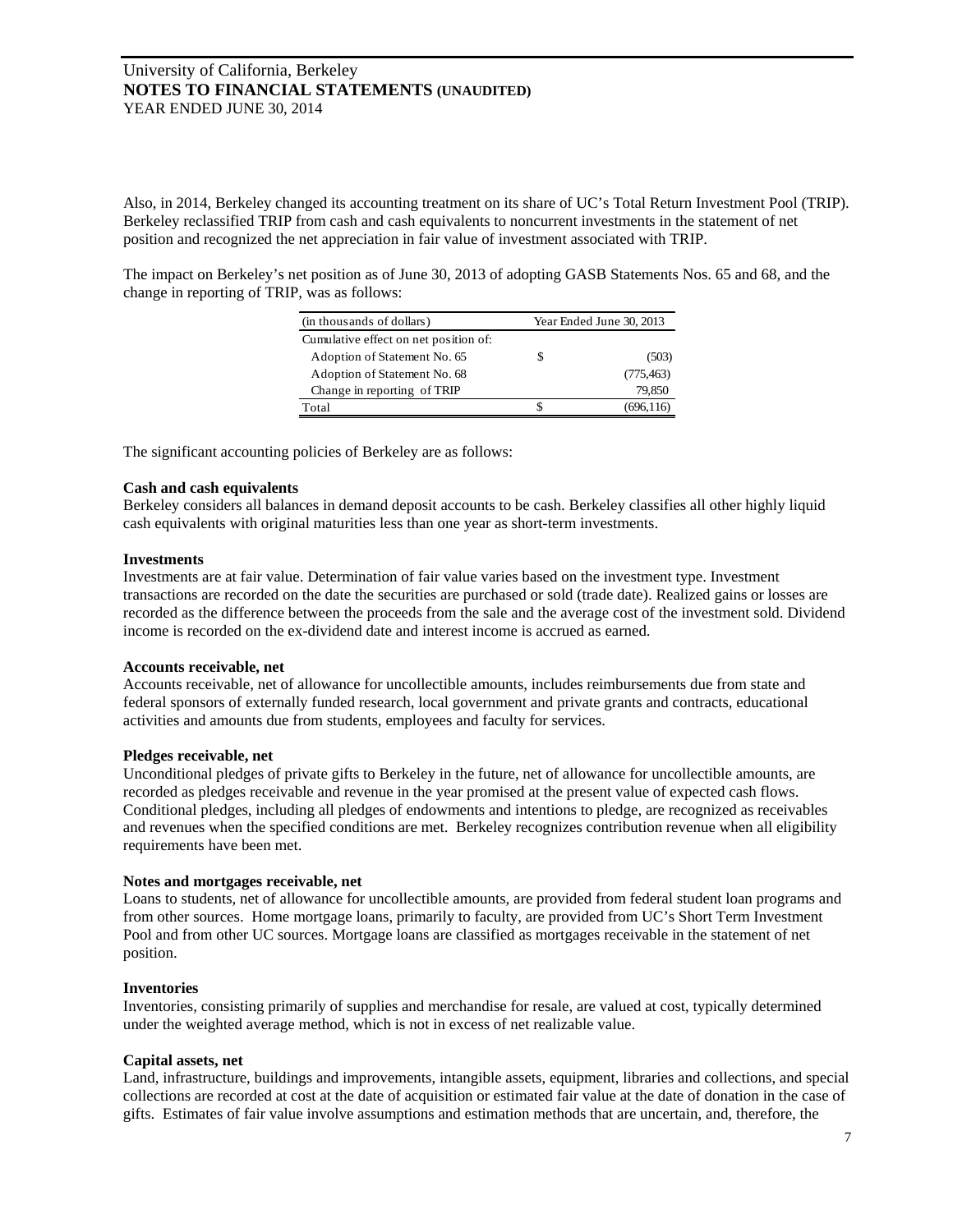estimates could differ from actual results. Intangible assets include easements, land rights, trademarks, patents and other similar arrangements. Capital leases are recorded at the present value of future minimum lease payments. Significant additions, replacements, major repairs, and renovations to infrastructure and buildings are generally capitalized if the cost exceeds \$35,000 and if they have a useful life of more than one year. Minor renovations are charged to operations. Equipment with a cost in excess of \$5,000 and a useful life of more than one year is capitalized. Costs of special collections in excess of \$5,000 and all costs of land and library collections are capitalized.

Depreciation is calculated using the straight-line method over the estimated economic life of the asset. Equipment under capital leases is amortized over the estimated useful life of the equipment. Leasehold improvements are amortized using the straight-line method over the shorter of the life of the applicable lease or the economic life of the asset.

Estimated economic lives are generally as follows:

|                               | <b>YEARS</b> |
|-------------------------------|--------------|
| Infrastructure                | 25           |
| Buildings and improvements    | 15-33        |
| Equipment                     | $2 - 20$     |
| Computer software             | $3 - 7$      |
| Intangible assets             | 2-indefinite |
| Library books and collections | 15           |

Capital assets acquired through federal grants and contracts where the federal government retains a reversionary interest are also capitalized and depreciated.

Inexhaustible capital assets, such as land or special collections that are protected, preserved and held for public exhibition, education or research, including art, museum, scientific and rare book collections are not depreciated.

Interest on borrowings to finance facilities is capitalized during construction, net of any investment income earned during the temporary investment of project related borrowings.

## **Unearned revenue**

Unearned revenue primarily includes amounts received from grant and contract sponsors that have not been earned under the terms of the agreement and other revenue billed in advance of the event, such as student tuition and fees and fees for housing and dining services.

## **Funds held for others**

Funds held for others result from Berkeley acting as an agent, or fiduciary, on behalf of organizations that are not significant or financially accountable to Berkeley.

#### **Federal refundable loans**

Certain loans to students are administered by Berkeley with funding primarily supported by the federal government. Berkeley's statement of net position includes both the notes receivable and the related federal refundable loan liability representing federal capital contributions owed upon termination of the program.

#### **Self-insurance programs expense**

Berkeley participates in UC's self-insurance programs for medical malpractice, workers' compensation and general liability claims. Berkeley's share of the self-insurance programs expenses is determined by UC. As a result, these expenses are included in the statement of revenues, expenses and changes in net position.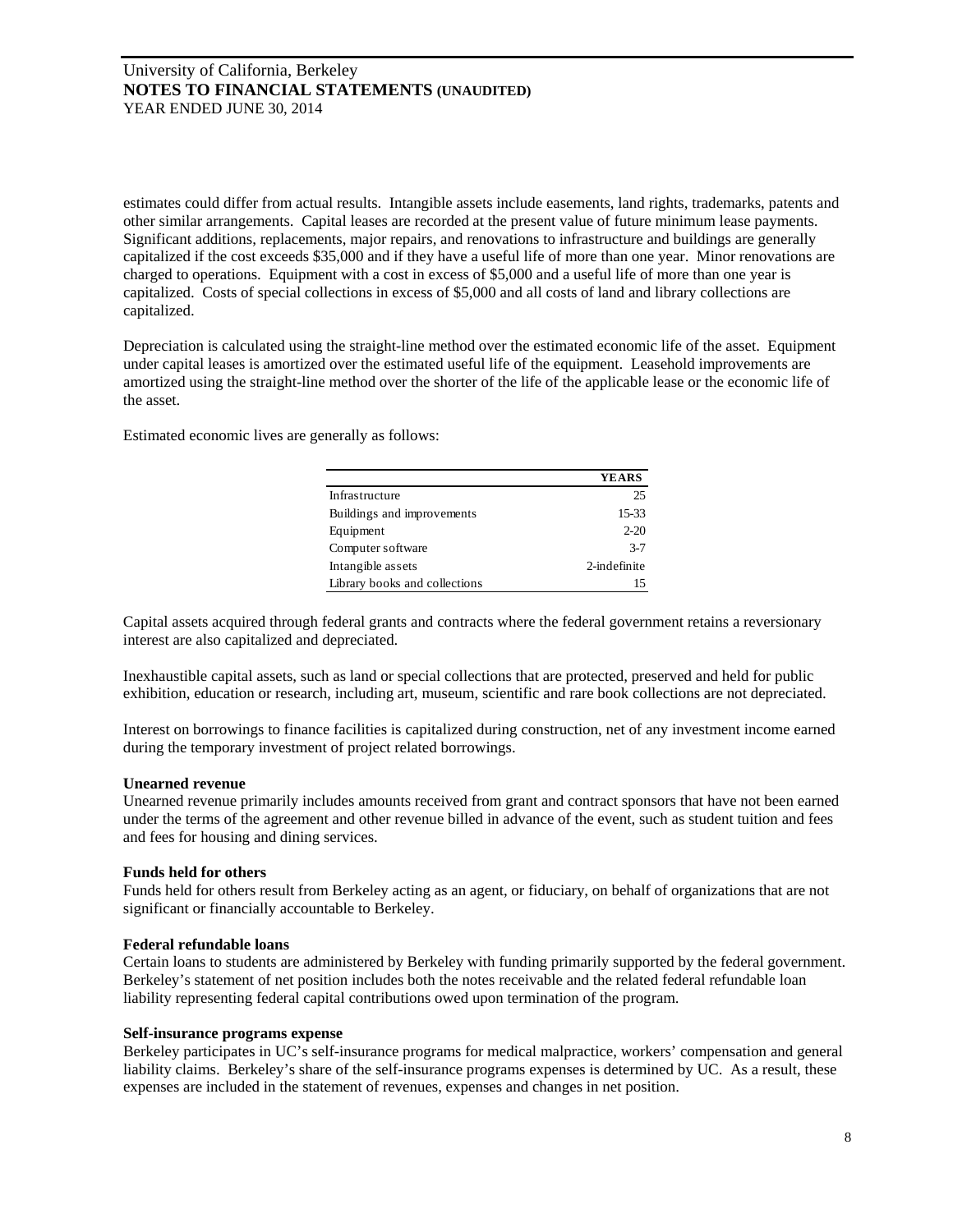#### **Pollution remediation obligations**

Upon an obligating event, Berkeley estimates the components of any expected pollution remediation costs and recoveries from third parties. The costs, estimated using the expected cash flow technique, are accrued as a liability. Pollution remediation liabilities generally involve groundwater, soil and sediment contamination at certain sites where state and other regulatory agencies have indicated Berkeley is among the responsible parties. The liabilities are revalued annually and may increase or decrease the cost or recovery from third parties, if any, as a result of additional information that refines the estimates, or from payments made from revenue sources that support the activity. There were no expected recoveries at June 30, 2014 reducing the pollution remediation liability.

## **Deferred outflows of resources and deferred inflows of resources**

Berkeley classifies gains on retirement of debt as deferred inflows of resources and losses as deferred outflows of resources and amortizes such amounts as a component of interest expense over the remaining life of the old debt, or the new debt, whichever is shorter.

Changes in net pension liability not included in pension expense are reported as deferred outflows of resources or deferred inflows of resources. Employer contributions subsequent to the measurement date of the net pension liability are reported as deferred outflows of resources.

#### **Net position**

Net position is required to be classified for accounting and reporting purposes into the following categories:

#### **Net investment in capital assets**

This category includes all of Berkeley's capital assets, net of accumulated depreciation, reduced by outstanding debt attributable to the acquisition, construction, or improvement of those assets.

#### **Restricted**

Berkeley classifies the net position resulting from transactions with purpose restrictions as restricted net position until the specific resources are used for the required purpose or for as long as the provider requires the resources to remain intact.

*Nonexpendable.* The net position subject to externally-imposed restrictions, which must be retained in perpetuity by Berkeley, is classified as nonexpendable net position. This includes Berkeley's permanent endowment funds.

*Expendable.* The net position whose use by Berkeley is subject to externally-imposed restrictions that can be fulfilled by actions of Berkeley pursuant to those restrictions or that expire by the passage of time are classified as expendable net position. This includes funds functioning as endowments, endowment income and gains, subject to the UC's spending policy, support received from gifts, appropriations or capital projects, or other third party receipts.

#### **Unrestricted**

The net position that is neither reserved, restricted nor invested in capital assets, net of related debt, is classified as unrestricted net position. Unrestricted net position may be designated for specific purposes by management or the Regents. Substantially all unrestricted net position is allocated for academic and research initiatives or programs, for capital programs, or for other purposes.

Expenses are charged to either restricted or unrestricted net position based upon a variety of factors, including consideration of prior and future revenue sources, the types of expense incurred, Berkeley's budgetary policies surrounding the various revenue sources or whether the expense is a recurring cost.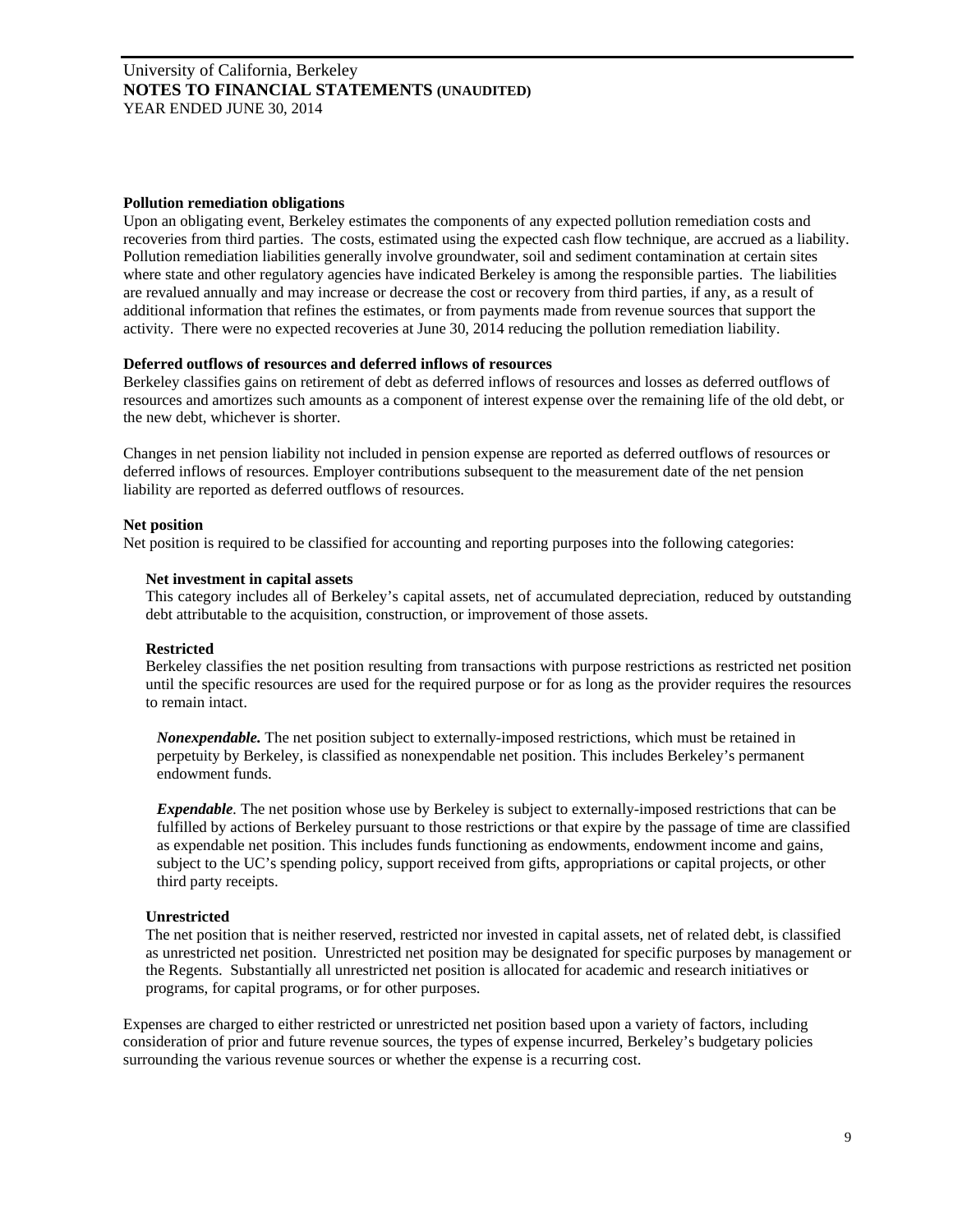#### **Revenues and expenses**

Operating revenues include receipts from student tuition and fees, grants and contracts for specific operating activities, and sales and services from educational activities and auxiliary enterprises. Operating expenses incurred in conducting the programs and services of Berkeley are presented in the statement of revenues, expenses and changes in net position as operating activities.

Certain significant revenues relied upon and budgeted for fundamental operational support of the core instructional mission of Berkeley are mandated by the GASB to be recorded as nonoperating revenues, including state educational appropriations, certain federal grants for student financial aid, private gifts and investment income, since the GASB does not consider them to be related to the principal operating activities of Berkeley.

Nonoperating revenues and expenses include state educational appropriations, state financing appropriations, Build America Bonds federal interest subsidies, federal Pell grants, private gifts for other than capital purposes, investment income, net unrealized appreciation or depreciation in the fair value of investments, interest expense and other nonoperating revenues (expenses).

State capital appropriations, capital gifts and grants, and gifts for endowment purposes are classified as other changes in net position.

#### **Student tuition and fees**

Substantially all of the student tuition and fees provide for current operations of Berkeley. A small portion of the student fees, reported as capital gifts and grants, is required for debt service associated with student union and recreational centers.

Berkeley recognizes certain scholarship allowances as the difference between the stated charge for tuition and fees, housing and dining charges, recreational center and other fees, and the amount that is paid by the student and sponsoring agencies on behalf of the student. Payments of financial aid made directly to students are classified as scholarship and fellowship expenses.

Scholarship allowances are netted in the statement of revenues, expenses and changes in net position for the year ended June 30, 2014 as follows:

| ( <i>in thousands of dollars</i> ) |         |
|------------------------------------|---------|
|                                    | 2014    |
| Student tuition and fees           | 172,814 |
| Auxiliary enterprises              | 31,367  |
| Scholarship allowances             | 204,181 |

#### **State appropriations**

The state of California provides appropriations to UC on an annual basis. Berkeley's allocated share of state educational appropriations from UC is recognized as nonoperating revenue; however, the related expenses are incurred to support either educational operations or other specific operating purposes. State financing appropriations provide for principal and interest payments associated with lease-purchase agreements with the State Public Works Board and are also reported as non-operating revenue. State appropriations for capital projects are recorded as revenue under other changes in net position when the related expenditures are incurred. Special state appropriations for AIDS, tobacco, and breast cancer research are reported as grant operating revenue.

#### **Grant and contract revenue**

Berkeley receives grant and contract revenue from governmental and private sources. Berkeley recognizes revenue associated with the direct costs of sponsored programs as the related expenditures are incurred. Recovery of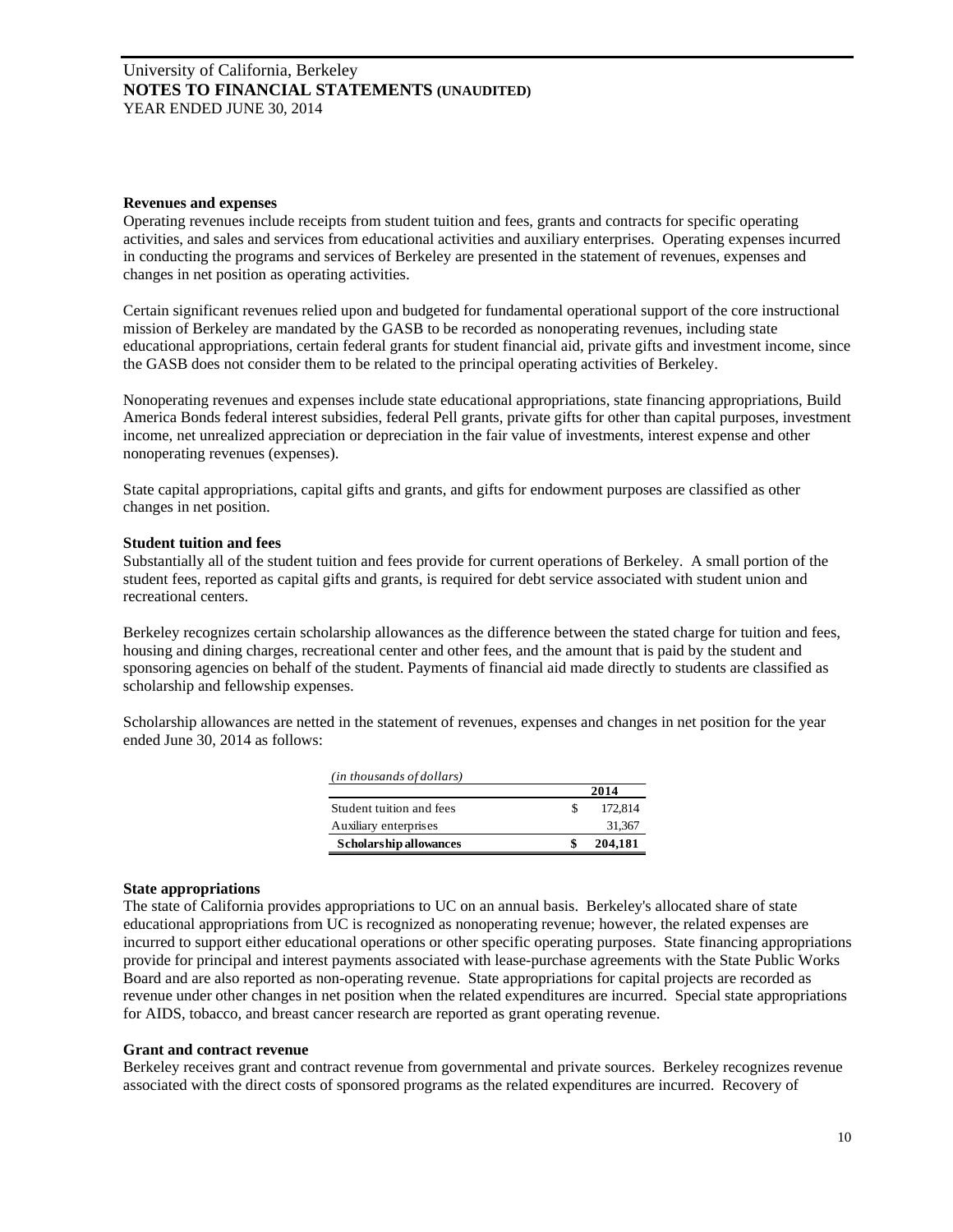facilities and administrative costs of federally sponsored programs is at cost reimbursement rates negotiated with UC's federal cognizant agency, the U.S. Department of Health and Human Services.

For the year ended June 30, 2014, the facilities and administrative cost recovery totaled \$118.3 million, \$80.3 million from federally sponsored programs and \$38.0 million from other sponsors.

## **Pension obligations**

Berkeley records pension obligations equal to its share of the net pension liability for UC's defined benefit plans. The net pension liability is measured as the total pension liability, less the amount of the pension plan's fiduciary net position. The fiduciary net position and changes in net position of the defined benefit plans has been measured consistent with the accounting policies used by the plans. The total pension liability is determined based upon discounting projected benefit payments based on the benefit terms and legal agreements existing at the pension plan's fiscal year end. Projected benefit payments are discounted using a single rate that reflects the expected rate of return on investments, to the extent that plan assets are available to pay benefits, and a tax-exempt, high-quality municipal bond rate when plan assets are not available.

Pension expense is recognized for benefits earned during the period, interest on the unfunded liability and changes in benefit terms. The differences between expected and actual experience and changes in assumptions about future economic or demographic factors are reported as deferred inflows or outflows and are recognized over the average expected remaining service period for employees eligible for pension benefits. The differences between expected and actual returns are reported as deferred inflows or outflows and are recognized over five years.

## **Retiree health benefits and obligations for retiree health benefits**

Berkeley's cost for retiree health benefits expense is its share, as determined by UC, of the annual required contribution to the retiree health plan, as actuarially determined. Berkeley's contributions toward retiree health benefits, at rates determined by UC, are made to University of California Retiree Health Benefit Trust (UCRHBT) and reduce the obligation for retiree health benefits in the statement of net position.

## **Compensated absences**

Berkeley accrues annual leave, including employer-related costs, for employees at rates based upon length of service and job classification and compensatory time based upon job classification and hours worked.

## **Endowment spending**

Under provisions of California law, the Uniform Management of Institutional Funds Act allows for investment income, as well as a portion of realized and unrealized gains, to be expended for the operational requirements of Berkeley programs.

## **Tax exemption**

As a UC campus, Berkeley is qualified as a tax-exempt organization under Section 501(c) (3) of the Internal Revenue Code (IRC). Because UC is a state institution, related income received by Berkeley is also exempt from federal tax under IRC Section 115(a). In addition, Berkeley is exempt from state income taxes imposed under the California Revenue and Taxation Code.

## **Use of estimates**

The preparation of financial statements in conformity with accounting principles generally accepted in the United States of America requires management to make estimates and assumptions that affect the reported amounts of assets and liabilities and disclosure of contingent assets and liabilities at the date of the financial statements and the reported amounts of revenues and expenses during the reporting period. Although management believes the estimates and assumptions are reasonable, they are based upon information available at the time the estimate or judgment is made and actual amounts could differ from those estimates.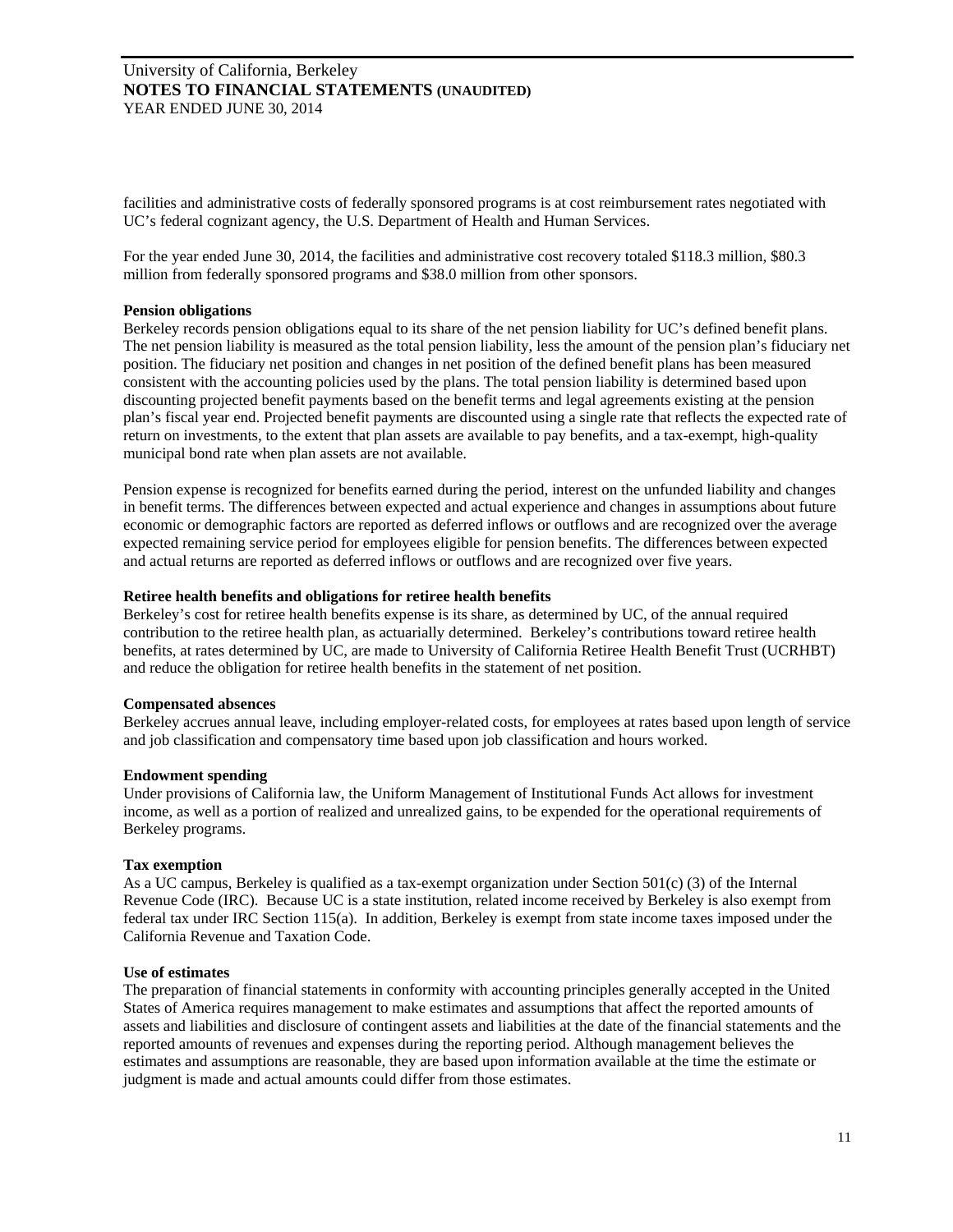## **NOTE 1: CASH**

UC maintains centralized management for substantially all of its cash. Cash in Berkeley's demand deposit accounts is minimized by sweeping available cash balances into UC's investment accounts on a daily basis. At June 30, 2014, the carrying amount of Berkeley's demand deposits, held in nationally recognized banking institutions, was \$1.8 million.

Berkeley does not have a significant exposure to foreign currency risk in demand deposit accounts. Accounts held in foreign countries maintain minimum operating balances with the intent to reduce potential foreign exchange risk while providing an adequate level of liquidity to meet the obligations of the academic programs established abroad. The equivalent U.S. dollar balance required to support research groups in foreign countries was \$0.2 million at June 30, 2014.

## **NOTE 2: INVESTMENTS**

The Regents, as the governing Board, is responsible for the oversight of UC's investments and establishes investment policy, which is carried out by UC's Chief Investment Officer. These investments are associated with the STIP, TRIP, General Endowment Pool (GEP), and other investment pools managed by the Chief Investment Officer, or are separately invested. Berkeley has a share of these investments.

STIP allows participants to maximize the returns on their short-term cash balances by taking advantage of the economies of scale of investing in a large pool with a broad range of maturities and is managed to maximize current earned income. Cash to provide for payroll, construction expenditures and other operating expenses for Berkeley is invested in STIP. The available cash in endowment investment pools awaiting investment, or cash for administrative expenses, is also invested in STIP. Investments authorized by the Regents for STIP include fixed income securities with a maximum maturity of five and one-half years. Berkeley's share of UC's STIP at June 30, 2014 was \$494.9 million.

TRIP allows Berkeley the opportunity to maximize the return on its long-term working capital by taking advantage of the economies of scale of investing in a large pool across a broad range of asset classes. TRIP is managed to a total return objective and is intended to supplement STIP. Investments authorized by The Regents for TRIP include a diversified portfolio of equity and fixed-income securities. Berkeley's share of UC's TRIP at June 30, 2014 was \$1.0 billion.

GEP is an investment pool in which a large number of individual endowments participate in order to benefit from diversification and economies of scale. GEP is a balanced portfolio and the primary investment vehicle for endowed gift funds. Where donor agreements place constraints on allowable investments, assets associated with endowments are invested in accordance with the terms of the agreements.

Other investment pools primarily facilitate annuity and life income arrangements. Separate investments are those that cannot be pooled due to investment restrictions or income requirements, or represent UC's estimated interest in externally held irrevocable trusts.

Investments authorized by The Regents for GEP, other investment pools and separate investments include equity securities, fixed-income securities and certain other asset classes. The equity portion of the investment portfolios includes both domestic and foreign common and preferred stocks which may be included in actively or passively managed strategies, along with a modest exposure to private equities. UC's investment portfolios may include foreign currency denominated equity securities. The fixed-income portion of the investment portfolios may include both domestic and foreign securities, along with certain securitized investments, including mortgage-backed and asset-backed securities. Fixed-income investment guidelines permit the use of futures and options on fixed-income instruments in the ongoing management of the portfolios. Real estate investments are authorized for GEP. Absolute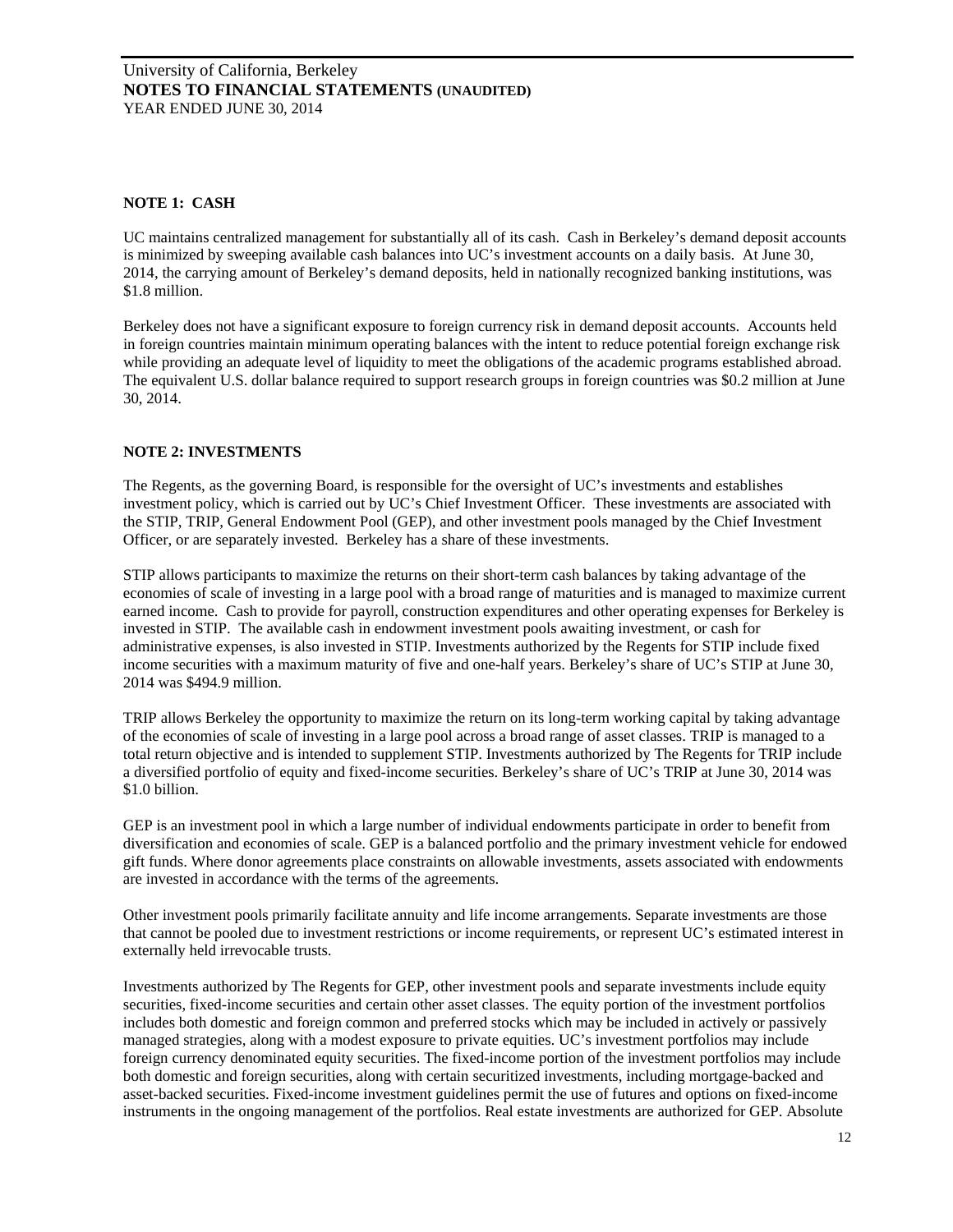return strategies, which may incorporate short sales, plus derivative positions to implement or hedge an investment position, are also authorized for the GEP.

More detail about UC's investments can be found in UC's Annual Financial Report.

## **NOTE 3: INVESTMENTS HELD BY TRUSTEES**

UC has entered into agreements with trustees to maintain trusts for the Berkeley's long-term debt requirements, capital projects and certain other requirements. In addition, the state of California retains on deposit certain proceeds from the sale of lease-revenue bonds to be used for Berkeley's capital projects. The combined fair value of all of the investments and deposits held by trustees was \$33.6 million at June 30, 2014.

## **NOTE 4: ACCOUNTS RECEIVABLE**

Accounts receivable and the allowance for doubtful accounts at June 30, 2014 are as follows:

| (in thousands of dollars)       |                                                 |                                                                            |              |    |              |
|---------------------------------|-------------------------------------------------|----------------------------------------------------------------------------|--------------|----|--------------|
|                                 | <b>STATE &amp; FEDERAL</b><br><b>GOVERNMENT</b> | <b>LOCAL GOVT &amp;</b><br><b>PRIVATE GRANTS &amp;</b><br><b>CONTRACTS</b> | <b>OTHER</b> |    | <b>TOTAL</b> |
| Accounts receivable             | 109.653                                         | 37.310                                                                     | \$<br>37.928 | S  | 184,891      |
| Allowance for doubtful accounts | (426)                                           | (1,013)                                                                    | (6,116)      |    | (7, 555)     |
| Accounts receivable, net        | 109.227                                         | 36.297                                                                     | \$<br>31,812 | \$ | 177.336      |

Berkeley's other accounts receivable are primarily related to tuition and fees and auxiliary enterprises.

The expense for doubtful accounts has either increased or (decreased) the following revenues for the year ended June 30, 2014:

| (in thousands of dollars)     |      |         |  |  |  |
|-------------------------------|------|---------|--|--|--|
|                               | 2014 |         |  |  |  |
| Student tuition and fees      |      | (437)   |  |  |  |
| Grants and contracts          |      | (198)   |  |  |  |
| Educational activities        |      | 104     |  |  |  |
| Auxiliary enterprises         |      | (209)   |  |  |  |
| Other operating revenues      |      | (391)   |  |  |  |
| Expense for doubtful accounts |      | (1,151) |  |  |  |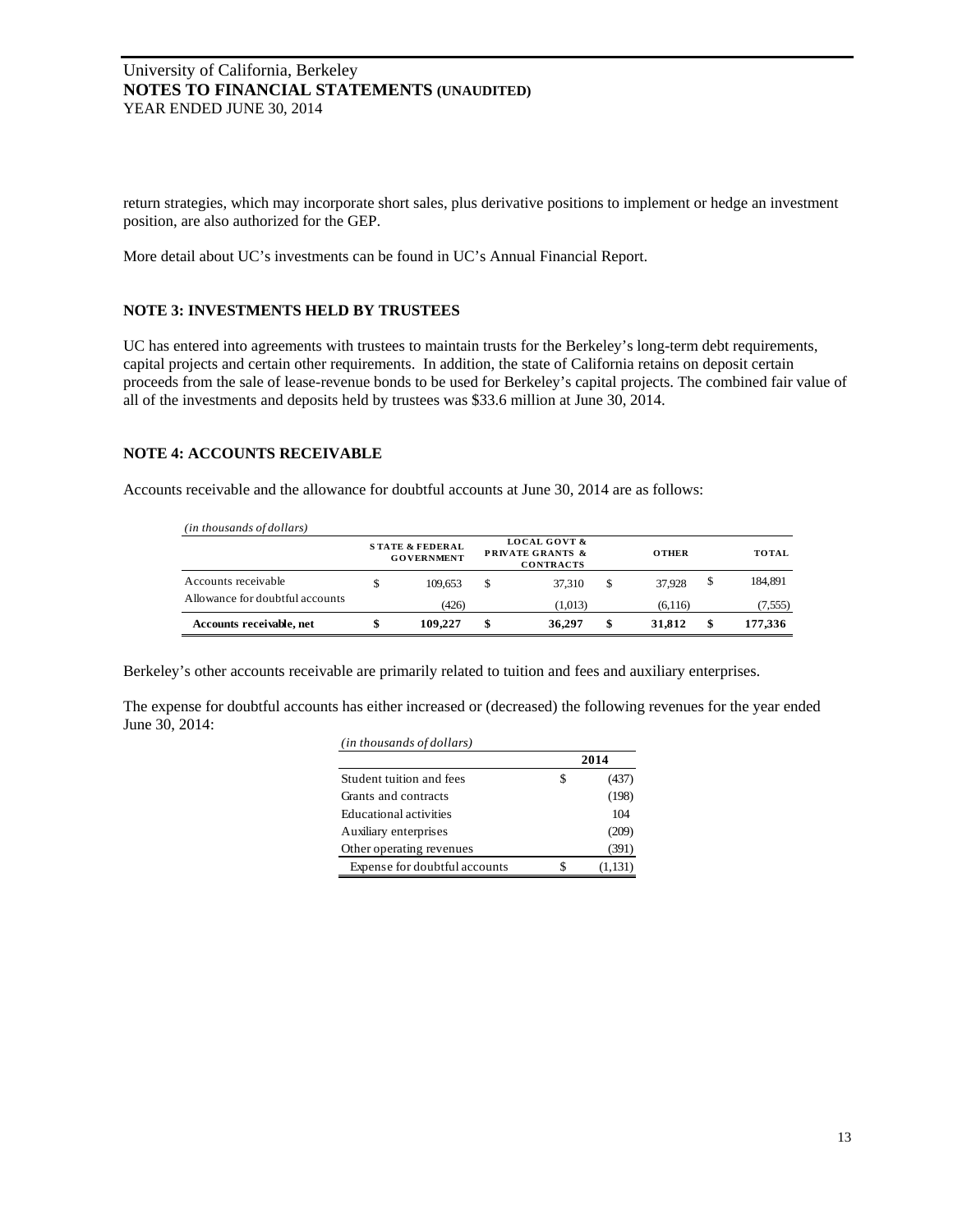## **NOTE 5: PLEDGES RECEIVABLE**

The composition of pledges receivable at June 30, 2014 is summarized as follows:

| (in thousands of dollars)                   |      |          |  |
|---------------------------------------------|------|----------|--|
|                                             | 2014 |          |  |
| Total pledges receivable outstanding        | S    | 41.285   |  |
| Less: Unamortized discount to present value |      | (997)    |  |
| Allowance for uncollectible pledges         |      | (14,836) |  |
| Total pledges receivable, net               |      | 25,452   |  |
| Less: Current portion of pledges receivable |      | (5,674)  |  |
| Noncurrent portion of pledges receivable    |      | 19.778   |  |

Future receipts under pledge agreements for each of the five fiscal years subsequent to June 30, 2014 and thereafter are as follows:

| (in thousands of dollars)            |              |
|--------------------------------------|--------------|
| Year Ending June 30                  |              |
| 2015                                 | \$<br>14.944 |
| 2016                                 | 15,471       |
| 2017                                 | 5,033        |
| 2018                                 | 2,733        |
| 2019                                 | 568          |
| 2020 and thereafter                  | 2,536        |
| Total payments on pledges receivable | \$<br>41,285 |

Adjustments to the allowance for doubtful accounts associated with pledges have decreased the following revenues for the year ended June 30, 2014:

| (in thousands of dollars) |          |         |  |  |
|---------------------------|----------|---------|--|--|
|                           |          | 2014    |  |  |
| Private gifts             | <b>S</b> | (9,173) |  |  |
| Capital gifts and grants  |          | (220)   |  |  |

# **NOTE 6: NOTES AND MORTGAGES RECEIVABLE**

Notes and mortgages receivable at June 30, 2014, along with the allowance for uncollectible amounts, are as follows:

| (in thousands of dollars)           |                |       |              |         |                   |   |              |
|-------------------------------------|----------------|-------|--------------|---------|-------------------|---|--------------|
|                                     |                |       |              |         | <b>NONCURRENT</b> |   |              |
|                                     | <b>CURRENT</b> |       | <b>NOTES</b> |         | <b>MORTGAGES</b>  |   | <b>TOTAL</b> |
| Notes and mortgages receivable.     | \$             | 4.937 |              | 24.857  | 2.533             | S | 27.390       |
| Allowance for uncollectible amounts |                | (107) |              | (2,103) |                   |   | (2,103)      |
| Notes and mortgages receivable, net |                | 4.830 |              | 22.754  | 2.533             |   | 25,287       |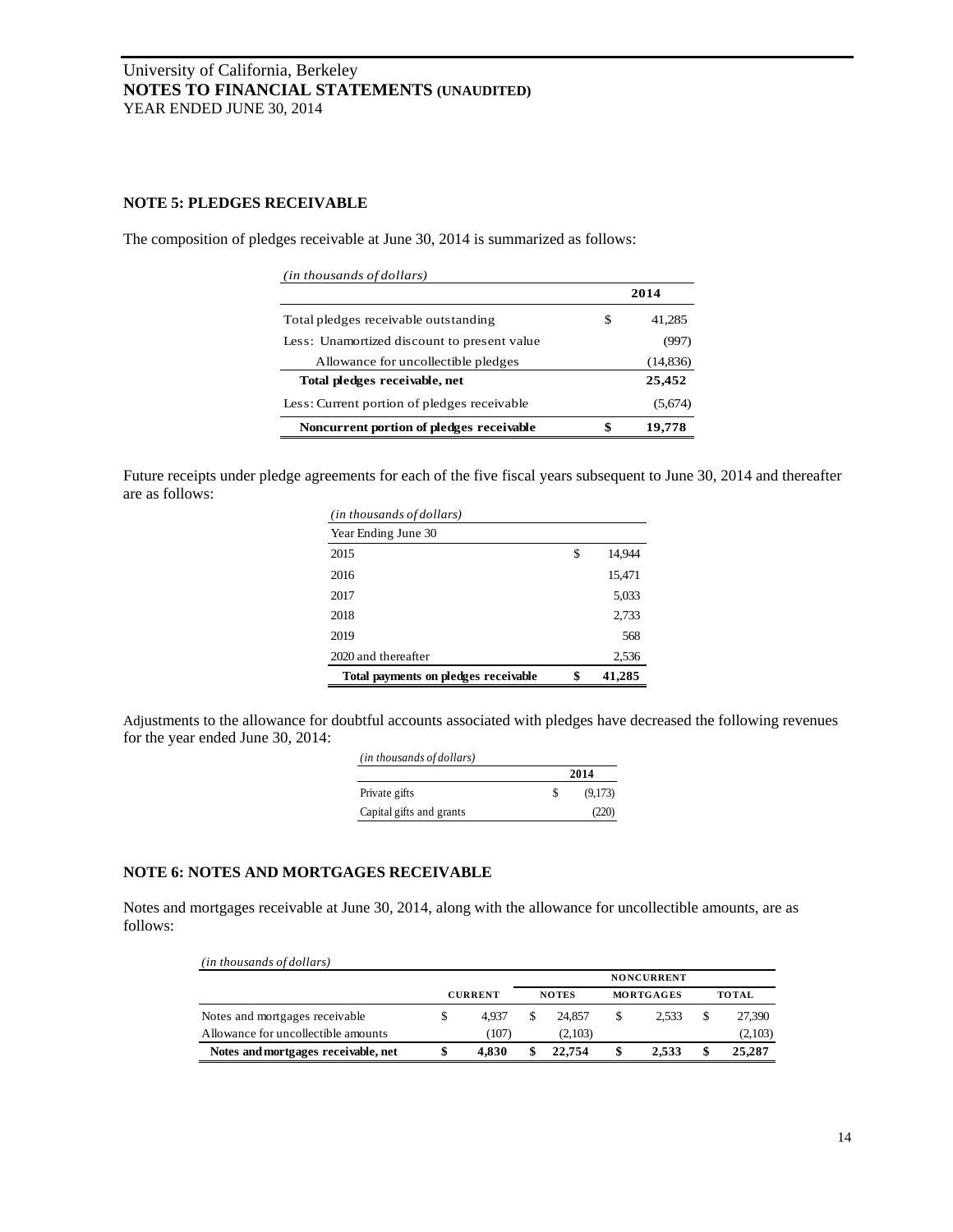## **NOTE 7: CAPITAL ASSETS**

Berkeley's capital asset activity for the year ended June 30, 2014 is as follows:

| (in thousands of dollars)                        |                 |                  |                                         |                  |                  |    |           |
|--------------------------------------------------|-----------------|------------------|-----------------------------------------|------------------|------------------|----|-----------|
|                                                  | 2013            | <b>ADDITIONS</b> |                                         | <b>DISPOSALS</b> |                  |    | 2014      |
| <b>ORIGINAL COST</b>                             |                 |                  |                                         |                  |                  |    |           |
| Land                                             | \$<br>110,989   |                  |                                         |                  |                  | \$ | 110,989   |
| Infrastructure                                   | 62,176          | \$               | 1,233                                   | \$.              | (51)             |    | 63,358    |
| Buildings and improvements                       | 4,111,071       |                  | 103,607                                 |                  | (9,664)          |    | 4,205,014 |
| Equipment, software and intangibles              | 505,181         |                  | 29,160                                  |                  | (18, 408)        |    | 515,933   |
| Libraries and collections                        | 946,060         |                  | 32,648                                  |                  | (6,783)          |    | 971,925   |
| Special collections                              | 110,783         |                  | 4,583                                   |                  |                  |    | 115,366   |
| Construction in progress                         | 247,528         |                  | 157,692                                 |                  |                  |    | 405,220   |
| Capital assets, at original cost                 | \$<br>6,093,788 | \$               | 328,923                                 | \$               | (34,906)         | -S | 6,387,805 |
|                                                  | 2013            |                  | DEPRECIATION AND<br><b>AMORTIZATION</b> |                  | <b>DISPOSALS</b> |    | 2014      |
| <b>ACCUMULATED DEPRECIATION AND AMORTIZATION</b> |                 |                  |                                         |                  |                  |    |           |
| Infrastructure                                   | \$<br>24,130    | \$               | 2,378                                   | \$               | (22)             | -S | 26,486    |
| Buildings and improvements                       | 1,371,702       |                  | 128,832                                 |                  | (6,596)          |    | 1,493,938 |
| Equipment, software and intangibles              | 375,184         |                  | 32,497                                  |                  | (16, 192)        |    | 391,489   |
| Libraries and collections                        | 707,281         |                  | 29,207                                  |                  | (6,783)          |    | 729,705   |
| Accumulated depreciation and amortization        | \$<br>2,478,297 | \$               | 192,914                                 | \$               | (29, 593)        | \$ | 2,641,618 |
| Capital assets, net                              | \$<br>3,615,491 |                  |                                         |                  |                  | \$ | 3,746,187 |

## **NOTE 8: DEBT**

UC finances Berkeley's construction, renovation and acquisition of facilities and equipment, or for such other purposes as are authorized by The Regents through the issuance of debt obligations. Commercial paper and bank loans provide for interim financing. Long-term financing includes revenue bonds, capital lease obligations and other borrowings.

Berkeley's share of outstanding debt at June 30, 2014 is as follows:

| (in thousands of dollars)              |               |                                      |                 |
|----------------------------------------|---------------|--------------------------------------|-----------------|
|                                        |               | <b>INTEREST RATES MATURITY YEARS</b> | 2014            |
| <b>INTERIM FINANCING:</b>              |               |                                      |                 |
| Commercial paper                       | 0.2%          | 2014                                 | \$<br>67,793    |
| <b>LONG-TERM FINANCING:</b>            |               |                                      |                 |
| UC general revenue bonds               | $0.2 - 6.3%$  | 2015-2112                            | 1,692,031       |
| UC limited projects revenue bonds      | $3.0 - 6.3\%$ | 2015-2050                            | 553,735         |
| <b>UC</b> revenue bonds                |               |                                      | 2,245,766       |
| Capital lease obligations              | $1.75 - 4.3%$ | 2015-2019                            | 5.522           |
| Other borrowings                       | Various       | 2014-2020                            | 3,023           |
| Total outstanding debt                 |               |                                      | 2,322,104       |
| Less: Commercial paper                 |               |                                      | (67,793)        |
| Current portion of outstanding debt    |               |                                      | (99, 232)       |
| Noncurrent portion of outstanding debt |               |                                      | \$<br>2,155,079 |

Interest expense associated with financing projects during construction, net of any investment income earned on taxexempt bond proceeds during construction, is capitalized. Total interest expense during the year ended June 30,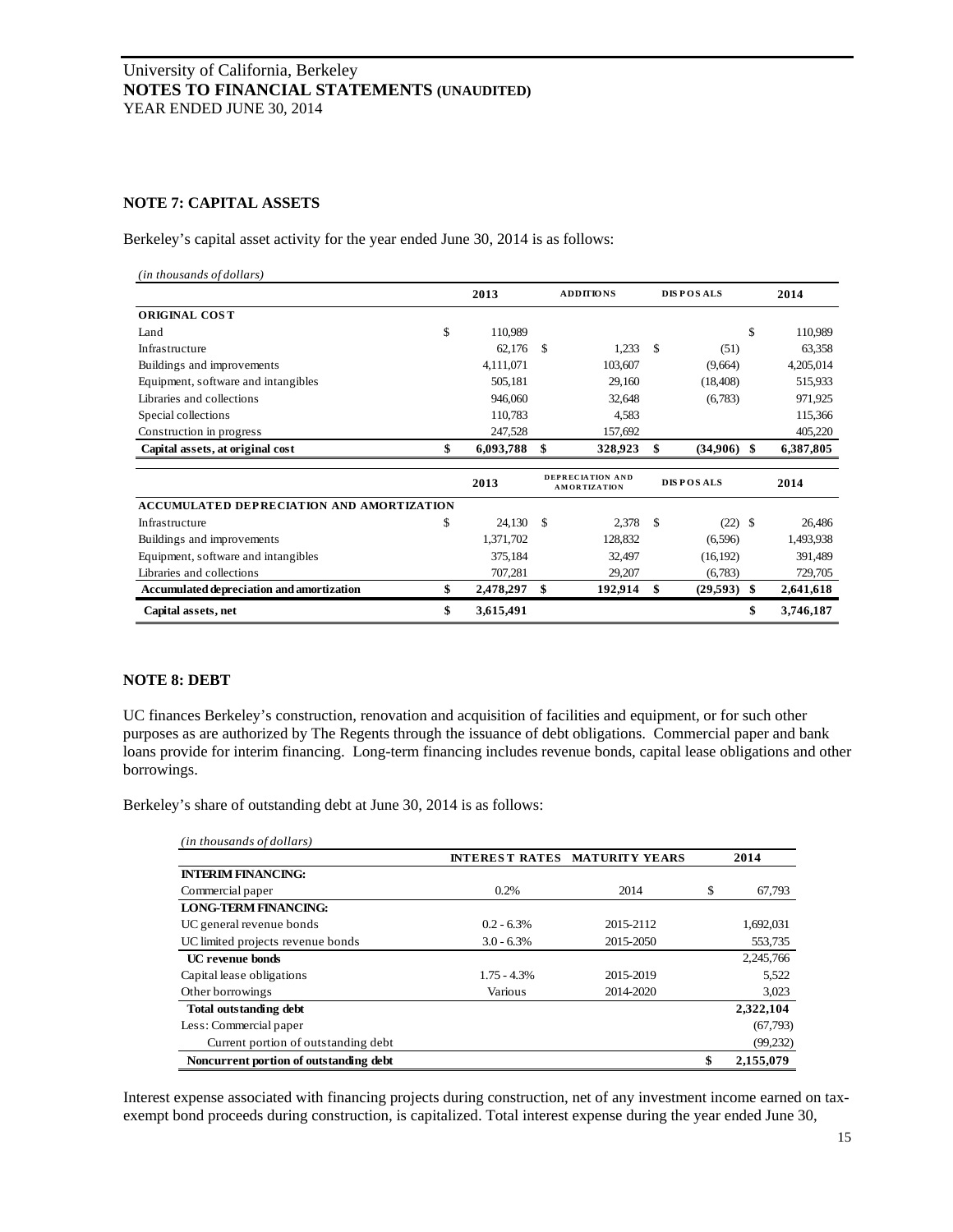2014 was \$81.3 million. Interest expense, net of investment income, totaling \$1.3 million was capitalized during the year ended June 30, 2014. The remaining \$80.0 million in 2014 is reported as interest expense in the statement of revenues, expenses and changes in net position.

#### **Outstanding Long-Term Debt Activity**

The activity with respect to Berkeley's share of UC's current and noncurrent debt for the year ended June 30, 2014 is as follows:

*(in thousands of dollars)*

|                                                    | <b>UC REVENUE</b><br><b>BONDS</b> |    | <b>CAPITAL LEASE</b><br><b>OBLIGATIONS</b> |     | <b>OTHER</b><br><b>BORROWINGS</b> | <b>TOTAL</b> |
|----------------------------------------------------|-----------------------------------|----|--------------------------------------------|-----|-----------------------------------|--------------|
| Year ended June 30, 2014                           |                                   |    |                                            |     |                                   |              |
| Long-term debt and capital leases at June 30, 2013 | 1,558,510                         | -S | 362,079                                    | S   | 39.328<br>\$.                     | 1,959,917    |
| New obligations                                    | 704.919                           |    |                                            |     |                                   | 704.919      |
| Refinancing or prepayment of outstanding debt      |                                   |    | (339, 342)                                 |     | (32,799)                          | (372, 141)   |
| Scheduled principal payments                       | (17,663)                          |    | (17,215)                                   |     | (3,506)                           | (38, 384)    |
| Long-term debt and capital leases at June 30, 2014 | 2,245,766                         |    | 5.522                                      |     | 3.023                             | 2,254,311    |
| Less: Current portion                              | (97,161)                          |    | (2,071)                                    |     |                                   | (99, 232)    |
| Noncurrent portion at June 30, 2014                | 2,148,605                         |    | 3.451                                      | -\$ | 3,023                             | 2,155,079    |

## **Commercial Paper**

Commercial paper may be issued for interim/permanent financing for capital projects, interim financing of equipment, standby or interim financing for gift financed projects and working capital for Berkeley.

The program's liquidity is supported by available investments in STIP and TRIP. Commercial paper is collateralized by a pledge of the revenues derived from the ownership or operation of the projects financed and constitute limited obligations of UC. There is no encumbrance, mortgage or other pledge of property securing commercial paper, and the paper does not constitute general obligations of UC.

Commercial paper outstanding, including interest rates, at June 30, 2014:

| (in thousands of dollars) |                                   |        |
|---------------------------|-----------------------------------|--------|
|                           | <b>INTEREST RATES OUTSTANDING</b> |        |
| Taxable                   | $0.1 - 0.2\%$                     | 67.793 |
| Total outstanding         |                                   | 67.793 |

## **UC Revenue Bonds**

Revenue bonds have financed various auxiliary, administrative, academic and research facilities of Berkeley. They generally have annual principal and semiannual interest payments, serial and term maturities, contain sinking fund requirements and may have optional redemption provisions. Revenue bonds are not collateralized by any encumbrance, mortgage or other pledge of property, except pledged revenues, and do not constitute general obligations of The Regents. Revenue bond indentures require Berkeley to use the facilities in a way which will not cause the interest on the tax-exempt bonds to be included in the gross income of the bondholders for federal tax purposes.

General Revenue Bonds are collateralized solely by General Revenues as defined in the Indenture. General Revenues are certain operating and nonoperating revenues of UC consisting of gross student tuition and fees; facilities and administrative cost recovery from contracts and grants; revenues from educational, auxiliary and other activities; and other revenues, including unrestricted investment income. The General Revenue Bond Indenture requires UC to set rates, charges and fees each year sufficient for General Revenues to pay for the annual principal and interest on the bonds and certain other financial covenants. General Revenues, as defined in the Indenture, have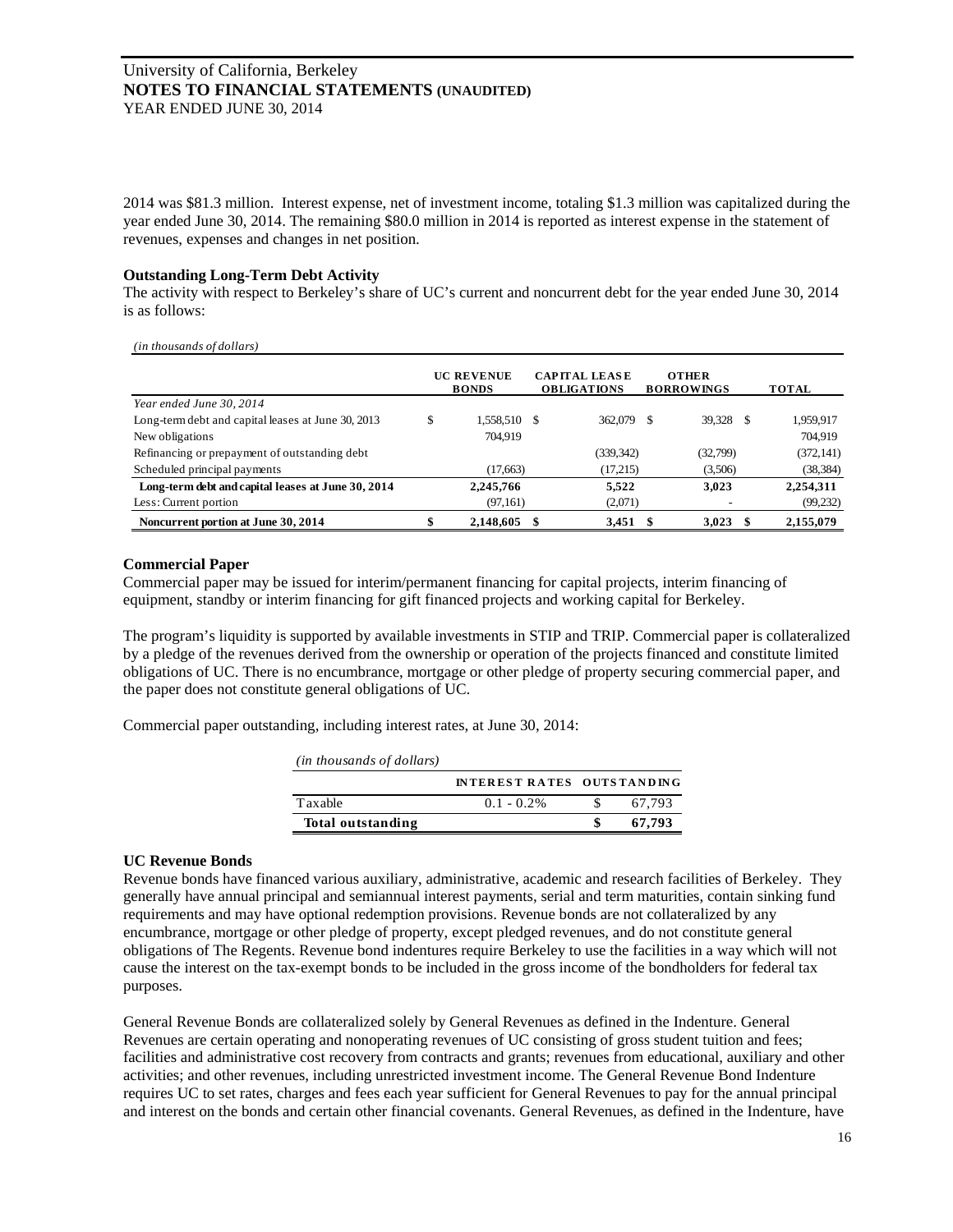been amended to include certain state appropriations as to secure payment of the General Revenue Bonds. General Revenues for the year ended June 30, 2014 were \$1.7 billion. The pledge of General Revenues for interest rate swap agreements is on a parity basis with the University's General Revenue Bonds.

Limited Project Revenue Bonds are issued to finance auxiliary enterprises and are collateralized by a pledge consisting of the sum of the gross revenues of the specific projects. The Indenture requires UC to achieve the sum of gross project revenues equal to 1.1 times debt service and maintain certain other financial covenants. Pledged revenues for the year ended June 30, 2014 were \$177.8 million.

## **Capital Leases**

UC entered into lease-purchase agreements with the state of California that are recorded as capital leases. The state sold lease revenue bonds to finance construction of certain state-owned buildings to be used by UC. At the conclusion of the lease term, ownership transferred to UC.

In October 2013, UC refinanced all the lease revenue bonds issued by the state of California with University General Revenue Bonds and ownership of all the properties transferred to UC.

The state of California financing appropriation pertaining to Berkeley under the terms of the lease-purchase agreements, recorded as nonoperating revenue, for the year ended June 30, 2014 was \$7.8 million. The scheduled principal and interest including accrued interest, reported in Berkeley's financial statements for the year ended June 30, 2014 contain amounts related to these lease-purchase agreements with the state of California as follows:

| (in thousands of dollars) |      |       |  |  |  |
|---------------------------|------|-------|--|--|--|
|                           | 2014 |       |  |  |  |
| Capital lease principal   | S    | 3.104 |  |  |  |
| Capital lease interest    |      | 2.285 |  |  |  |
| Total                     | S    | 5,389 |  |  |  |

Berkeley's capital leases with other lessors, typically for equipment, totaled \$5.5 million for the year ended June 30, 2014.

## **Other UC Borrowings**

Other borrowings of \$3.0 million at June 30, 2014, consisted of bank lines of credit and loans with various expiration dates through 2020, to provide interim financing for buildings and equipment.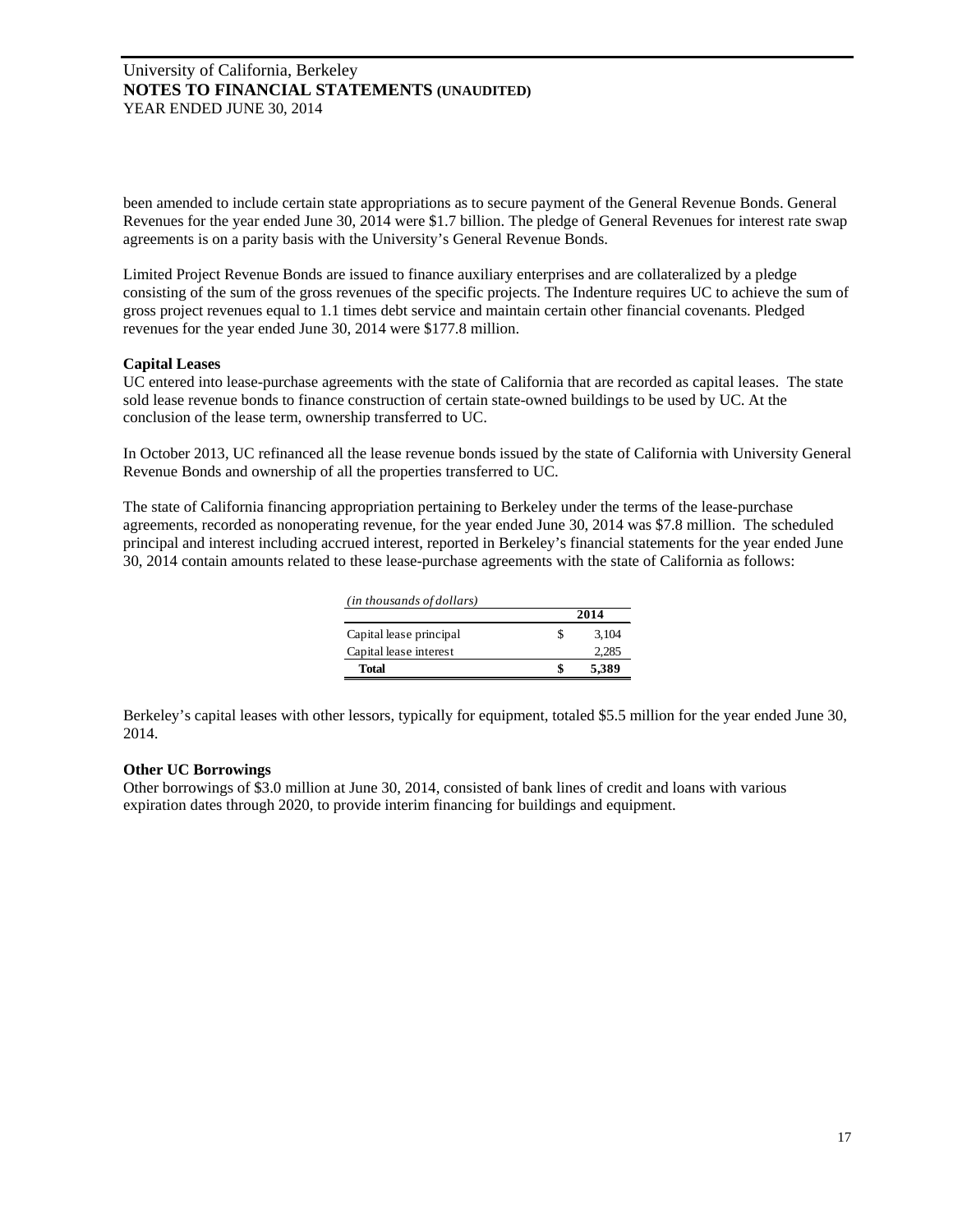#### **Future Debt Service**

Berkeley's share of future debt service payments for each of the five fiscal years subsequent to June 30, 2014 and thereafter are as presented below:

| (in thousands of dollars)            |                                   |    |                                |   |                                 |      |                                   |                                |    |                  |   |                 |
|--------------------------------------|-----------------------------------|----|--------------------------------|---|---------------------------------|------|-----------------------------------|--------------------------------|----|------------------|---|-----------------|
| Year Ending June 30                  | <b>COMMERCIAL</b><br><b>PAPER</b> |    | <b>REVENUE</b><br><b>BONDS</b> |   | <b>CAPITAL</b><br><b>LEASES</b> |      | <b>OTHER</b><br><b>BORROWINGS</b> | <b>TOTAL</b><br><b>PAYMENT</b> |    | <b>PRINCIPAL</b> |   | <b>INTEREST</b> |
| 2015                                 | \$<br>67,942                      | S  | 238,458 \$                     |   | 2,179                           |      |                                   | \$<br>308,579                  | -S | 161,400 \$       |   | 147,179         |
| 2016                                 |                                   |    | 118,847                        |   | $1,760$ \$                      |      | 49                                | 120,656                        |    | 27,242           |   | 93,414          |
| 2017                                 |                                   |    | 120,548                        |   | 1,123                           |      | 43                                | 121,714                        |    | 29,094           |   | 92,620          |
| 2018                                 |                                   |    | 120,207                        |   | 574                             |      | 35                                | 120,816                        |    | 29,149           |   | 91,667          |
| 2019                                 |                                   |    | 121,671                        |   | 106                             |      | 35                                | 121,812                        |    | 31,214           |   | 90,598          |
| 2020-2112                            |                                   |    | 3,919,173                      |   |                                 |      | 2,912                             | 3,922,085                      |    | 2,044,005        |   | 1,878,080       |
| Total future debt service            | 67,942                            |    | 4,638,904                      |   | 5,742                           |      | 3,074                             | 4,715,662                      |    | 2,322,104        | S | 2,393,558       |
| Less: Interest component of          |                                   |    |                                |   |                                 |      |                                   |                                |    |                  |   |                 |
| future payments                      | (149)                             |    | (2, 393, 138)                  |   | (220)                           |      | (51)                              | (2,393,558)                    |    |                  |   |                 |
| Principal portion of future payments | \$<br>67,793                      | \$ | 2,245,766                      | S | 5,522                           | - \$ | 3,023                             | \$<br>2,322,104                |    |                  |   |                 |

More detail about UC's debt can be found in UC's Annual Financial Report.

## **NOTE 9: OTHER LIABILITIES**

Other current liabilities of \$102.8 million and noncurrent liabilities of \$38.8 million at June 30, 2014 consisted of compensated absences, deposits, pollution remediation and other accrued liabilities.

## **NOTE 10: DEFERRED OUTFLOWS AND INFLOWS OF RESOURCES**

The composition of deferred outflows and inflows of resources at June 30, 2014 is summarized as follows:

| (in thousands of dollars)      |                                        |  |                                  |              |
|--------------------------------|----------------------------------------|--|----------------------------------|--------------|
|                                | <b>NET PENSION</b><br><b>LIABILITY</b> |  | LOSS ON DEBT<br><b>REFUNDING</b> | <b>TOTAL</b> |
| Deferred outflows of resources | 315.730 \$                             |  | 53.799 \$                        | 369.529      |
| Deferred inflows of resources  | 594.418                                |  |                                  | 594.418      |

# **NOTE 11: THE UNIVERSITY OF CALIFORNIA RETIREMENT SYSTEM (UCRS)**

Most Berkeley employees participate in the University of California Retirement System (UCRS) that is administered by the University. The UCRS consists of The University of California Retirement Plan (UCRP), a single-employer defined benefit plan, and the University of California Retirement Savings Program (UCRSP) that includes four defined contribution plans with several investment portfolios generally funded with employee non-elective and elective contributions. The Regents has the authority to establish and amend the benefit plans.

UCRP provides lifetime retirement income, disability protection, death benefits, and post-retirement and preretirement survivor benefits to eligible employees of the University, and its affiliates. Membership is required in UCRP for all employees appointed to work at least 50 percent time for one year or more or for an indefinite period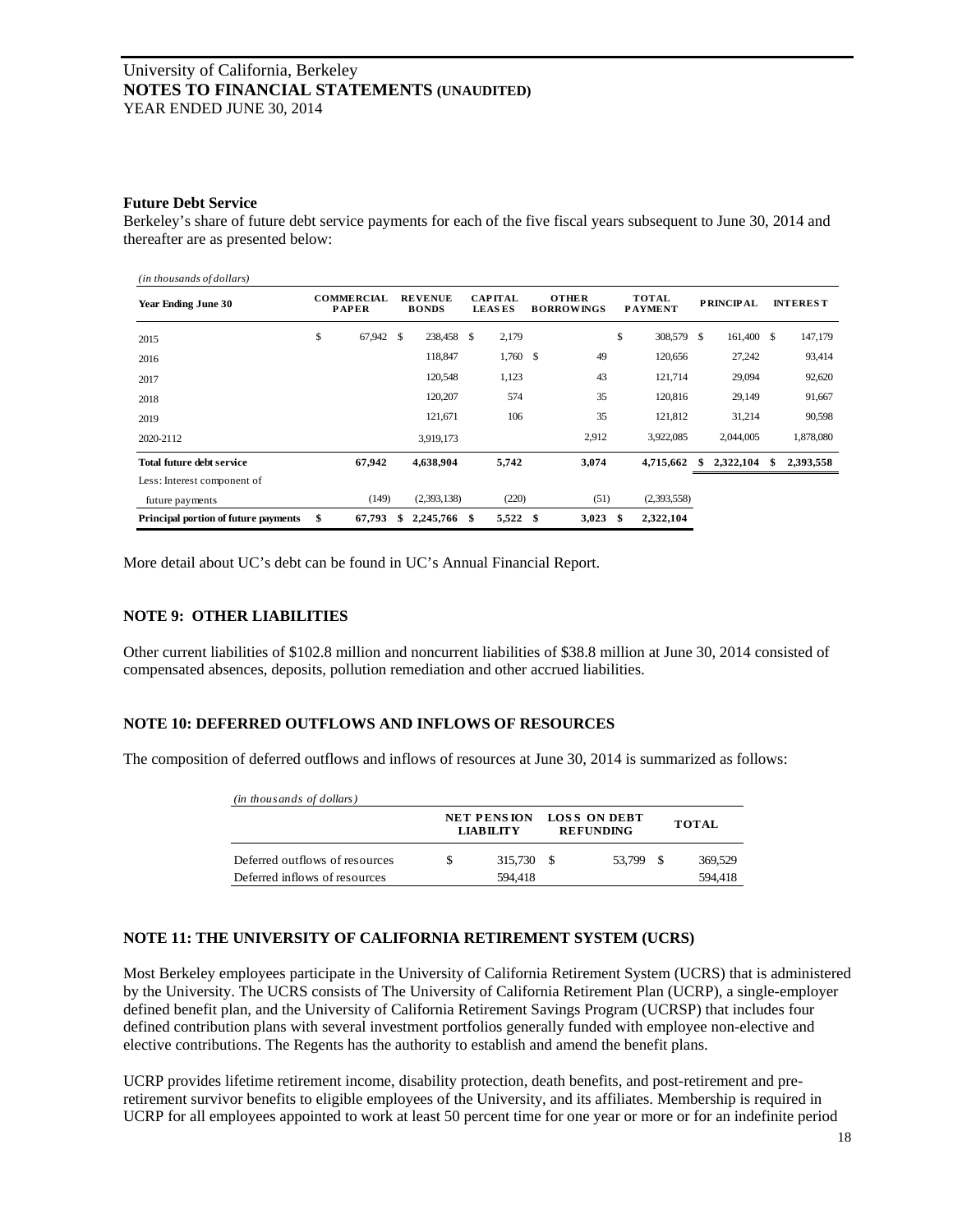or for a definite period of a year or more. An employee may also become eligible by completing 1,000 hours within a 12-month period. Generally, five years of service are required for entitlement to plan benefits. The amount of pension benefit is determined under the basic formula of covered compensation times age factor times years of service credit. The maximum monthly benefit cannot exceed 100 percent of the employee's highest average plan compensation over a 36-month period, subject to certain limits imposed under the Internal Revenue Code. Annual cost-of-living adjustments (COLAs) are made to monthly benefits according to a specified formula based on the Consumer Price Index. Ad hoc COLAs may be granted subject to funding availability.

## **Contributions**

Contributions to the UCRP may be made by Berkeley campus and the employees. The rates for contributions as a percentage of payroll are determined annually pursuant to The Regents' funding policy and based upon recommendations of the consulting actuary. The Regents determine the portion of the total contribution to be made by Berkeley and by the employees. Employee contributions by represented employees are subject to collective bargaining agreements. Effective July 1, 2013, employee member and employer contributions were 6.5 percent and 12 percent, respectively. Member contributions for the employees in the new benefit tier applicable to employees hired on or after July 1, 2013 are 7.0%, and the employer rate is uniform across all members. Effective July 1, 2014, employee member and employer contributions were 8.0 percent and 14.0 percent, respectively.

Employee contributions to UCRP are accounted for separately and currently accrue interest at 6.0 percent annually. Upon termination, members may elect a refund of their contributions plus accumulated interest; vested terminated members who are eligible to retire may also elect monthly retirement income or a lump sum equal to the present value of their accrued benefits.

Contributions to UCRP for the year ended June 30, 2014 are as follows:

| (in thousands of dollars) |         |
|---------------------------|---------|
|                           | 2014    |
| Contributions - employer  | 106.254 |
| Contributions - employee  | 55,360  |
| <b>Total</b>              | 161,614 |

## **Net Pension Liability**

Berkeley's proportionate share of the net pension liability for UCRP as of June 30, 2014 is as follows:

| (in thousands of dollars)                    |         |
|----------------------------------------------|---------|
|                                              | 2014    |
| Proportion of the net pension liability      | 9.2%    |
| Proportionate share of net pension liability | 650,399 |

Berkeley's net pension liability was measured as of June 30, 2014 based upon rolling forward the results of the actuarial valuations as of July 1, 2013. Actuarial valuations represent a long-term perspective and involve estimates of the value of reported benefits and assumptions about the probability of occurrence of events far into the future. Berkeley's net pension liability was calculated using the following methods and assumptions:

|                            | 2014          |
|----------------------------|---------------|
| Inflation                  | 3.5%          |
| Investment rate of return  | 7.5 %         |
| Projected salary increases | $4.3 - 6.8\%$ |
| Cost-of-living adjustments | 2.0%          |
|                            |               |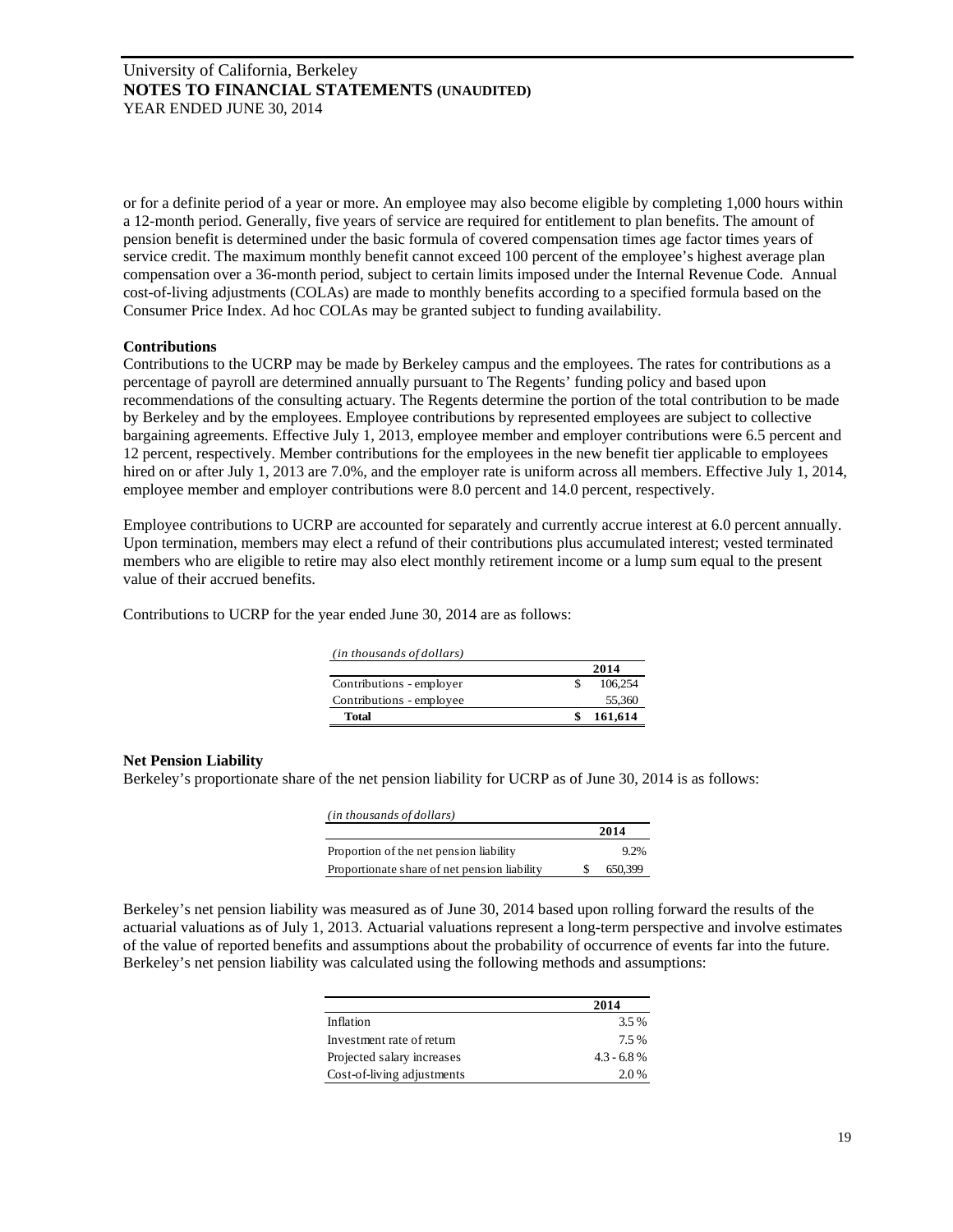For active members, inactive members and healthy retirees, the RP-2000 Combined Healthy Mortality Table, projected with scale AA to 2025, with ages set back two years is used. For disabled members, rates are based on the RP-2000 Disabled Retiree Mortality Table, projected with Scale AA to 2025, with ages set back two years for males.

Actuarial assumptions are subject to periodic revisions as actual results are compared with past expectations and new estimates are made about the future. The actuarial assumptions used in the July 1, 2013 were based upon the results of an experience study conducted for the period July 1, 2006 through June 30, 2010.

The long-term expected investment rate of return assumption for UCRP was determined based on a building-block method in which best-estimate ranges of expected future real rates of return (expected returns, net of inflation) are developed for each major asset class. These ranges are combined to produce the long-term expected rate of return by weighting the expected future real rates of return by the target asset allocation adopted by the Regents and by adding expected inflation. The target allocation and projected arithmetic real rates of return, after deducting inflation, but before investment expenses, used in the derivation of the long-term expected investment rate of return assumption for each major asset class are as follows:

| <b>Asset Class</b>                       | <b>Target</b><br><b>Allocation</b> | <b>Long-Term Exptected</b><br><b>Real Rate of Return</b> |
|------------------------------------------|------------------------------------|----------------------------------------------------------|
| U.S. Equity                              | 23.0%                              | 6.8%                                                     |
| Developed International Equity           | 24.0%                              | 6.9%                                                     |
| <b>Emerging Market Equity</b>            | 5.0%                               | 9.3%                                                     |
| Core Fixed Income                        | 12.0%                              | 1.5%                                                     |
| High Yield Bonds                         | 2.5%                               | 3.7%                                                     |
| <b>Emerging Market Debt</b>              | 2.5%                               | 4.0%                                                     |
| <b>TIPS</b>                              | 8.0%                               | 1.3%                                                     |
| <b>Real Estate</b>                       | 7.0%                               | 5.4%                                                     |
| Private Equity                           | 6.0%                               | 10.4%                                                    |
| Absolute Return/Headge Funds/Real Assets | 10.0%                              | 4.1%                                                     |
| <b>Total</b>                             | 100%                               |                                                          |

## **Discount Rate**

The discount rate used to estimate the net pension liability as of June 30, 2014 was 7.50 percent. To calculate the discount rate, cash flows into and out of UCRP were projected in order to determine whether UCRP has sufficient cash in future periods for projected benefit payments for current members. For this purpose, Berkeley contributions that are intended to fund benefits of current plan members and their beneficiaries are included. Projected Berkeley contributions that are intended to fund the service costs of future plan members and their beneficiaries, as well as projected contributions of future plan members, are not included. UCRP was projected to have assets sufficient to make projected benefit payments for current members for all future years as of June 30, 2014.

## **Sensitivity of the Net Pension Liability to the Discount Rate Assumption**

The following presents Berkeley's current-period net pension liability, calculated using the current-period discount rate assumption of 7.5 percent, as well as what the net pension liability would be if it were calculated using a discount rate different than the current assumption:

| (in thousands of dollars)        |                           |           |                                         |         |                           |         |
|----------------------------------|---------------------------|-----------|-----------------------------------------|---------|---------------------------|---------|
|                                  | 1% Decrease<br>$(6.50\%)$ |           | <b>Current Discount</b><br>Rate (7.50%) |         | 1% Increase<br>$(8.50\%)$ |         |
| As of June 30, 2014              |                           |           |                                         |         |                           |         |
| Net pension liability - Berkeley |                           | 1.249.217 |                                         | 650.399 |                           | 147.618 |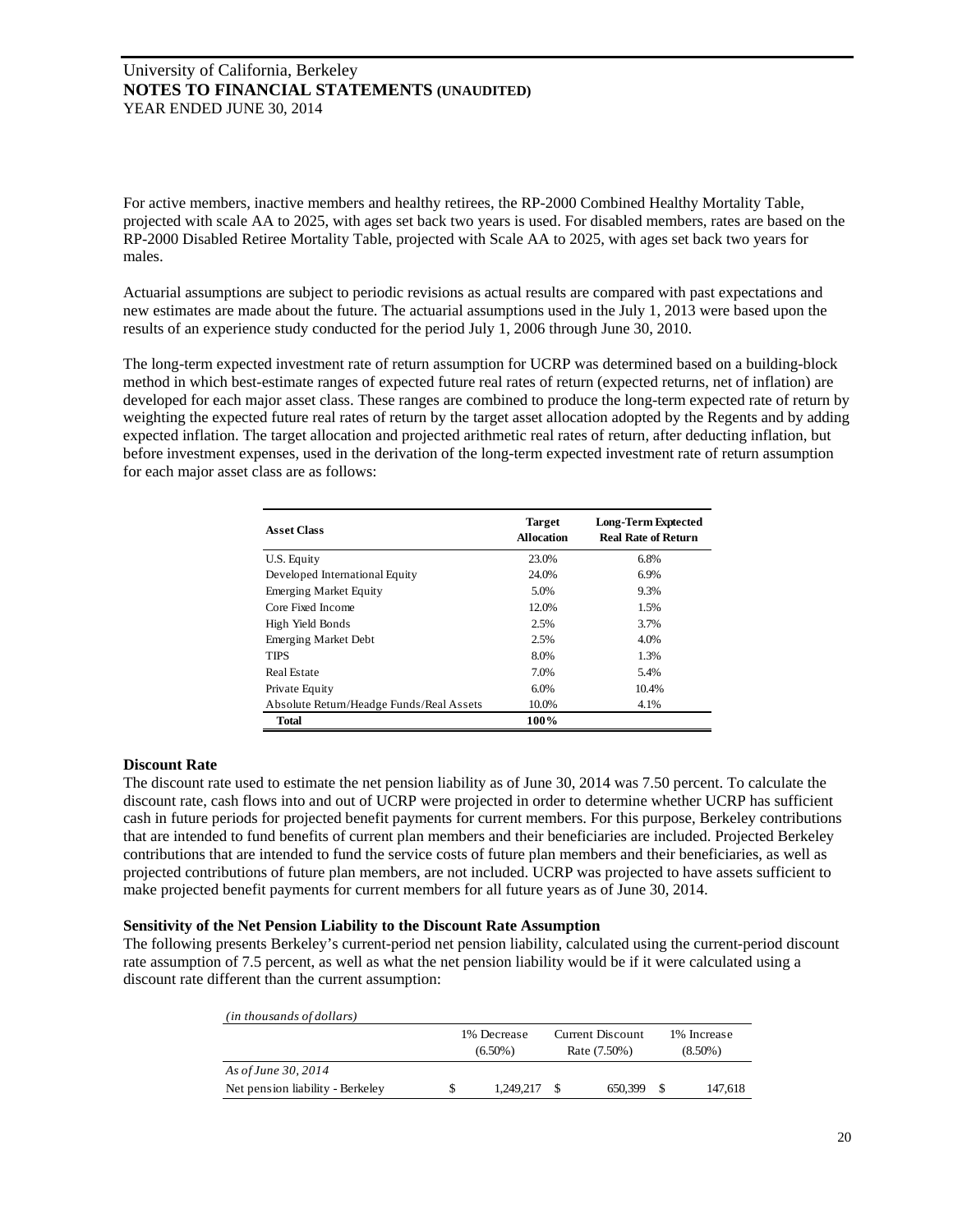#### **Deferred Outflows of Resources and Deferred Inflows of Resources**

Deferred outflows of resources and deferred inflows of resources for pensions were related to the following sources for the year ended June 30, 2014:

| (in thousands of dollars)                                              |              |
|------------------------------------------------------------------------|--------------|
|                                                                        | 2014         |
| <b>Deferred Outflows of Resources:</b>                                 |              |
| Changes in proportion and differences between Berkeley's contributions |              |
| and proportionate share of contributions                               | \$<br>32,967 |
| Changes of assumptions or other inputs                                 | 191,042      |
| Net difference between projected and actual earnings on pension        |              |
| plan investments                                                       | 91,721       |
| <b>Total Deferred Outflows of Resources</b>                            | 315,730      |
| <b>Deferred Inflows of Resources:</b>                                  |              |
| Changes in proportion and differences between Berkeley's contributions |              |
| and proportionate share of contributions                               | \$<br>16,598 |
| Changes of assumptions or other inputs                                 | 172,747      |
| Net difference between projected and actual earnings on pension        |              |
| plan investments                                                       | 367,498      |
| Difference between expected and actual experience                      | 37,575       |
| <b>Total Deferred Inflows of Resources</b>                             | 594.418      |

Deferred outflows of resources and deferred inflows of resources related to pensions will be recognized in pension expense during the years ending June 30 as follows:

| (in thousands of dollars) |    |            |  |  |  |  |
|---------------------------|----|------------|--|--|--|--|
| Year Ending June 30       |    |            |  |  |  |  |
| 2015                      | \$ | (41,256)   |  |  |  |  |
| 2016                      |    | (41,257)   |  |  |  |  |
| 2017                      |    | (88,914)   |  |  |  |  |
| 2018                      |    | (107, 875) |  |  |  |  |
| 2019                      |    | 614        |  |  |  |  |
| 2020 and thereafter       |    |            |  |  |  |  |

The UCRSP plans (DC Plan, Supplemental DC Plan, 403(b) Plan and 457(b) Plan) provide savings incentives and additional retirement security for all eligible employees. The DC Plan accepts both pre-tax and after-tax employee contributions. The Supplemental DC Plan accepts employer contributions on behalf of certain qualifying employees. The 403(b) and 457(b) plans accept pre-tax employee contributions and Berkeley may also make contributions on behalf of certain members of management. Benefits from the plans are based on participants' mandatory and voluntary contributions, plus earnings, and are immediately vested.

Information related to plan assets and liabilities as they relate to Berkeley is not readily available. Additional information on the retirement plans can be obtained from the 2013-14 annual report of the University of California Retirement System.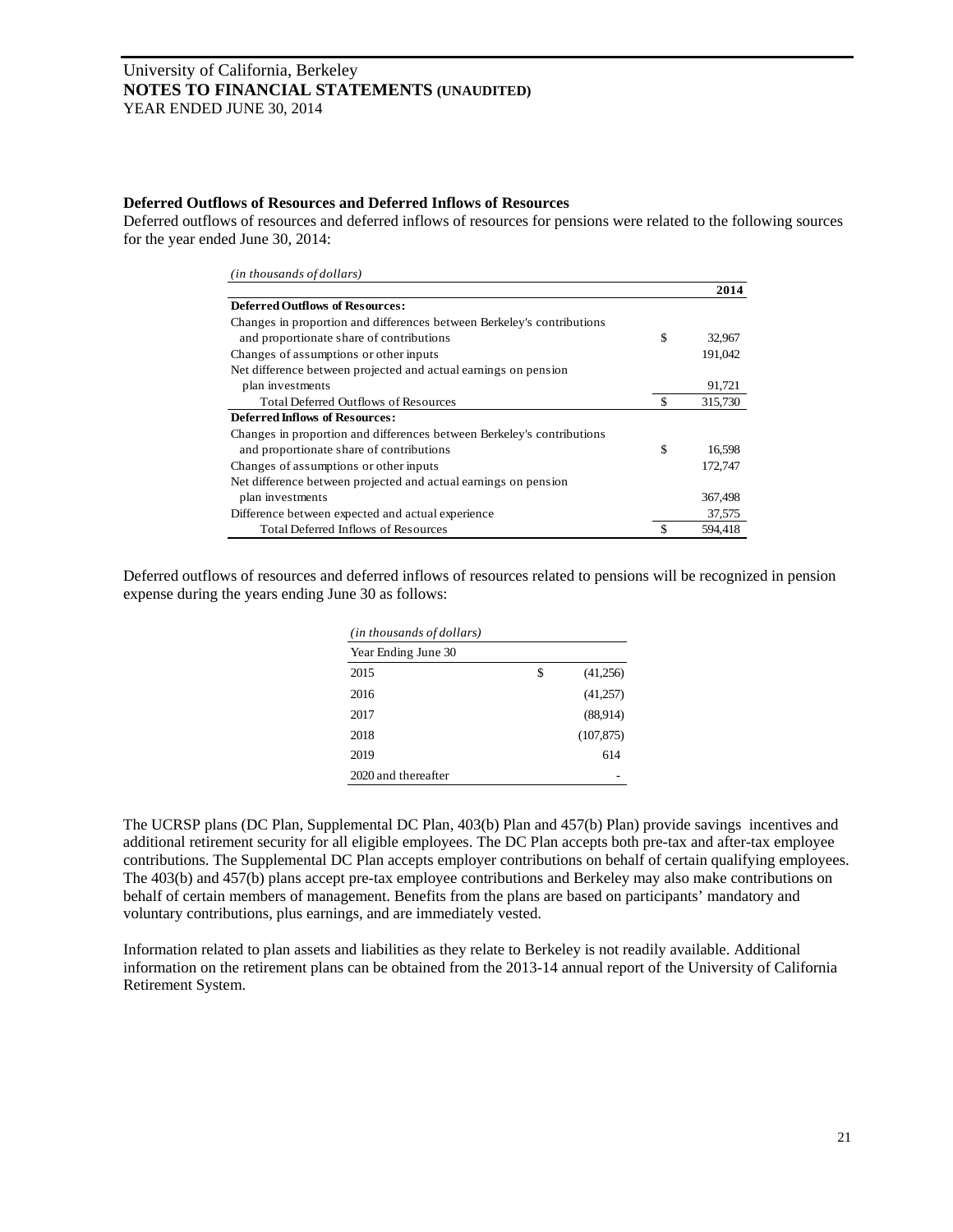# **NOTE 12: RETIREE HEALTH BENEFIT COSTS**

UC administers single-employer health and welfare plans to provide health and welfare benefits, primarily medical, dental and vision, to eligible retirees and their eligible family members (retirees) of UC and its affiliates, including Berkeley. The Regents has the authority to establish and amend the plans. Additional information can be obtained from the 2013-14 annual report of the University of California Retiree Health Benefit Trust.

Membership in UCRP is required to become eligible for retiree health benefits.

The contribution requirements of Berkeley and eligible retirees are established and may be amended by UC. The contribution requirements are based upon projected pay-as-you-go financing. Contributions toward medical and dental benefits are shared between the campus and the retiree. Contributions toward wellness benefits are made by Berkeley. Berkeley does not contribute toward the cost of other benefits available to retirees. Retirees employed by Berkeley prior to 1990 and not rehired after that date are eligible for the maximum employer contribution if they retire before age 55 and have at least 10 years of service, or if they retire at age 55 or later and have at least five years of service. Retirees employed after 1989 are subject to graduated eligibility provisions that generally require 10 years of service before becoming eligible for 50 percent of the maximum employer contribution, increasing to 100 percent after 20 years of service.

Effective July 2013, retirees who are employed by Berkeley after July 1, 2013, and retire at the age of 56 or older, become eligible for a percentage of the campus' contribution based on age and years of service. Retirees are eligible for the maximum campus contribution at age 65 with 20 or more years of service.

Active employees do not make any contributions toward the retiree health benefit plans. Retirees pay the excess, if any, of the premium over the applicable portion of the employer's contribution.

Berkeley's retiree health benefits expense is its share, as determined by UC, of the actuarially-determined annual required contribution. The annual required contribution represents the level of funding that, if paid on an ongoing basis, is projected to cover the normal cost each year and amortize unfunded actuarial liabilities over a period of up to 30 years. For the year ended June 30, 2014, Berkeley's contributions for retiree health benefits was \$27.4 million, and Berkeley's accrual of unfunded obligations for retiree health benefits was \$77.9 million.

Additional information on the retiree health plans can be obtained from the 2013-2014 annual reports of the UC and the University of California Health and Welfare Program.

## **NOTE 13: ENDOWMENTS AND GIFTS**

Endowments are held and administered either by UC or by the campus foundation. The book value and market value for endowments for the years ended June 30, 2014 are as follows:

| (in thousands of dollars) |                           |                     |           |  |
|---------------------------|---------------------------|---------------------|-----------|--|
|                           | 2014<br><b>BOOK VALUE</b> | <b>MARKET VALUE</b> |           |  |
| Endowment - regental      | \$<br>645.676 \$          |                     | 2,370,049 |  |
| Endowment - foundation    | 1,164,253                 |                     | 1,543,367 |  |
| <b>Total</b>              | 1,809,929                 | \$                  | 3,913,416 |  |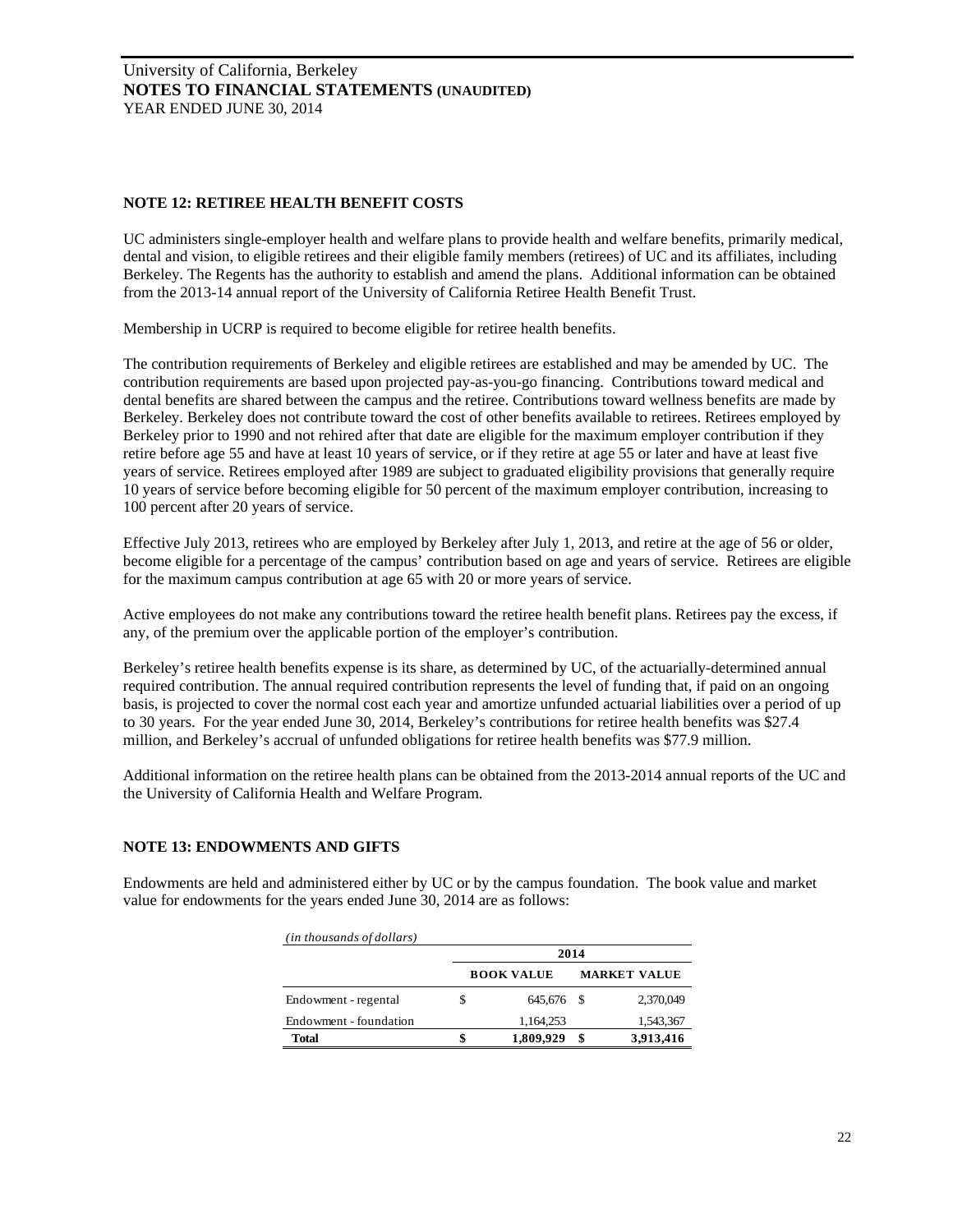The value of endowments and gifts reflected in Berkeley's statement of net position, exclusive of income for operating purposes, at June 30, 2014 is as follows:

| (in thousands of dollars)         |                                           |     |                                        |     |                     |                 |
|-----------------------------------|-------------------------------------------|-----|----------------------------------------|-----|---------------------|-----------------|
|                                   | <b>RESTRICTED</b><br><b>NONEXPENDABLE</b> |     | <b>RESTRICTED</b><br><b>EXPENDABLE</b> |     | <b>UNRESTRICTED</b> | <b>TOTAL</b>    |
| At June 30, 2014                  |                                           |     |                                        |     |                     |                 |
| Endowments                        | \$<br>404,441                             | -\$ | 913,312                                |     |                     | \$<br>1,317,753 |
| Funds functioning as endowments   |                                           |     | 1.047.498                              |     |                     | 1,047,498       |
| Annuity and life income           | 4,798                                     |     |                                        |     |                     | 4.798           |
| Gifts                             |                                           |     | 295.410                                | \$. | 17.505              | 312,915         |
| <b>Total endowments and gifts</b> | \$<br>409.239                             | \$  | 2,256,220                              | \$  | 17.505              | \$<br>2,682,964 |

UC's endowment income distribution policies are designed to preserve the value of the endowment in real terms (after inflation) and to generate a predictable stream of spendable income. Endowment investments are managed to achieve the maximum long-term total return. As a result of this emphasis on total return, the proportion of the annual income distribution provided by dividend and interest income and by capital gains may vary significantly from year to year. UC's policy is to retain the realized and unrealized appreciation with the endowment after the annual income distribution has been made. The net appreciation available to meet future spending needs, subject to the approval of The Regents, amounted to \$913.3 million at June 30, 2014.

The portion of investment returns earned on endowments and distributed at the end of each year to support current operations for the following year is based upon a rate that is approved by The Regents. The annual income distribution transferred to Berkeley from endowments held by UC was \$73.0 million for the year ended June 30, 2014. The portion of this annual income distribution from accumulated capital gains, in addition to the dividend and interest income earned during the year, was \$50.1 million for the year ended June 30, 2014.

# **Campus Foundation**

Under UC policies approved by The Regents, each individual campus may establish a separate foundation to provide valuable assistance in fundraising, public outreach and other support for the mission of the campus and UC. Although independent boards govern The Berkeley Foundation, its assets are dedicated for the benefit of the Berkeley campus. During the year ended June 30, 2014, gifts of \$139.5 million (\$45.0 million from endowment investments and \$94.5 million from current funds) were transferred to Berkeley from the Foundation.

# **NOTE 14: COMMITMENTS AND CONTINGENCIES**

## **Contractual Commitments**

Amounts committed but unexpended for construction projects totaled \$328.4 million at June 30, 2014.

Berkeley leases land, buildings and equipment under agreements recorded as operating leases. Operating lease expenses for the year ended June 30, 2014 was \$17.1 million. The terms of operating leases extend through the year ending 2026.